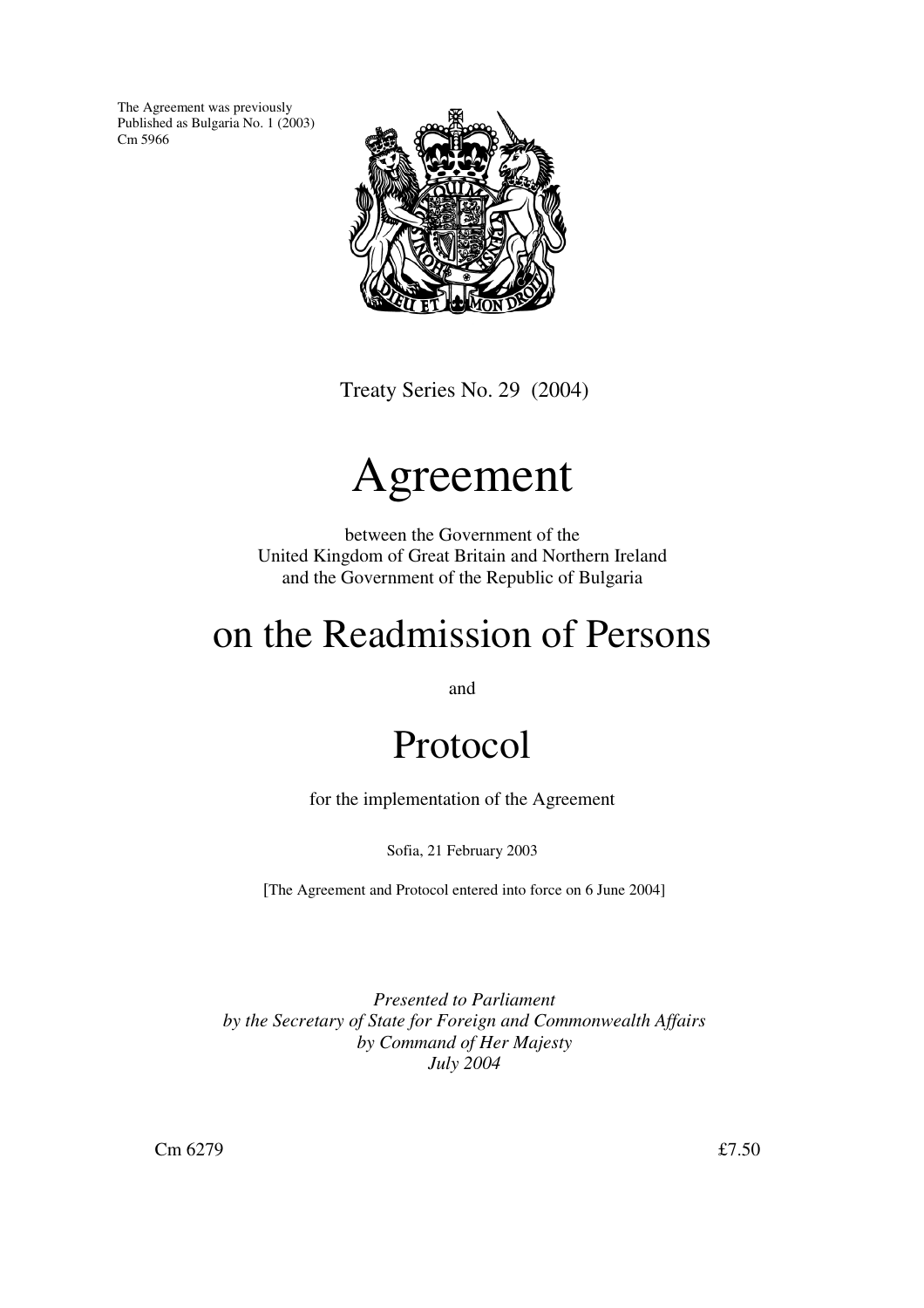### © **Crown copyright 2004**

The text in this document (excluding the Royal Arms and departmental logos) may be reproduced free of charge in any format or medium providing it is reproduced accurately and not used in a misleading context. The material must be acknowledged as Crown copyright and the title of the document specified.

Any enquiries relating to the copyright in this document should be addressed to the Licensing Division, HMSO, St Clements House, 2-16 Colegate, Norwich NR3 1BQ. Fax 010603 723000 or e-mail: licensing@cabinet-office.x.gsi.gov.uk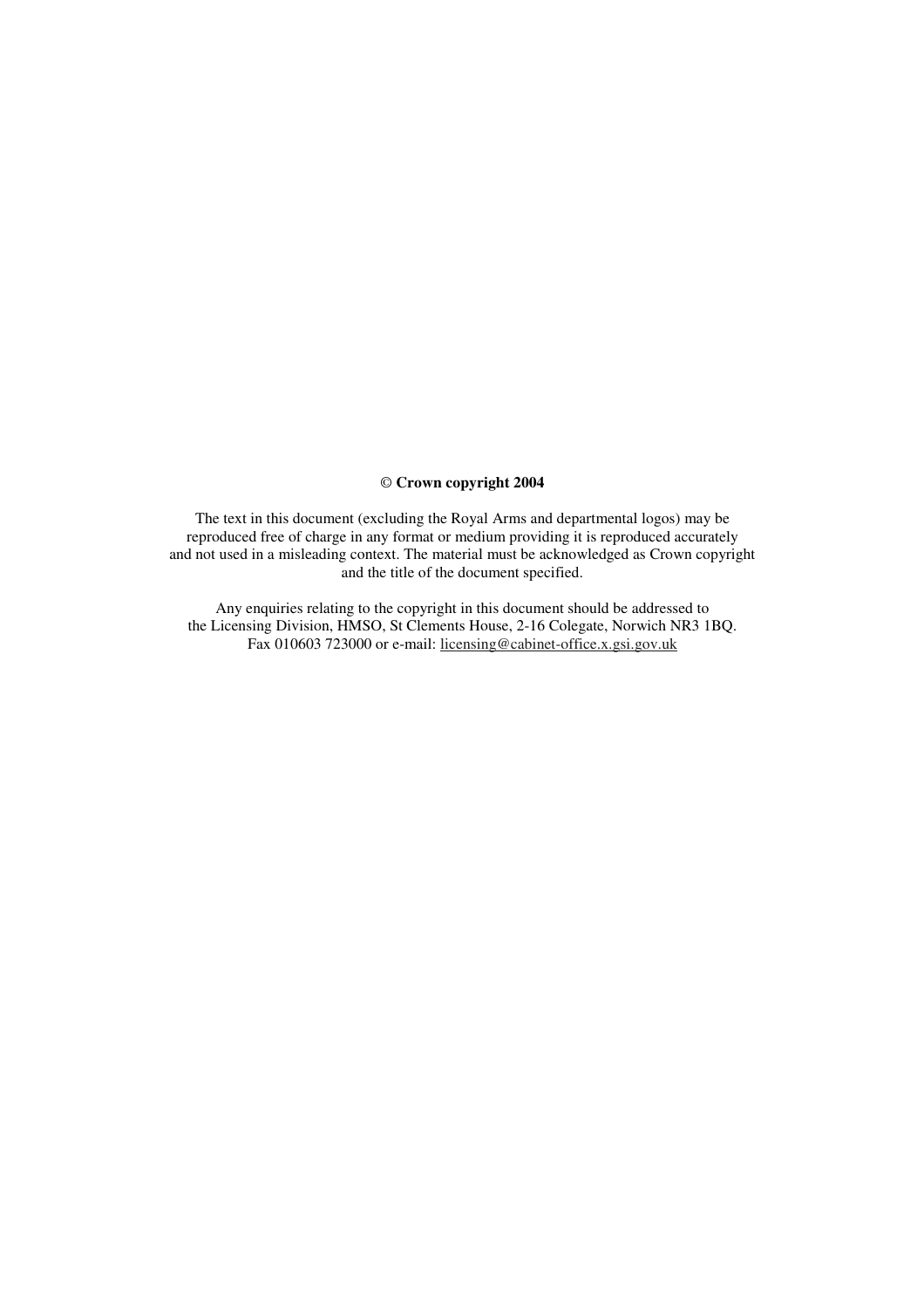### **AGREEMENT BETWEEN THE GOVERNMENT OF THE UNITED KINGDOM OF GREAT BRITAIN AND NORTHERN IRELAND AND THE GOVERNMENT OF THE REPUBLIC OF BULGARIA ON THE READMISSION OF PERSONS**

The Government of the United Kingdom of Great Britain and Northern Ireland and the Government of the Republic of Bulgaria hereinafter referred to as "a Contracting Party" or "the Contracting Parties" as appropriate,

Desiring to improve co-operation between the two Contracting Parties in order to contribute to the prevention and combating of illegal cross-border migration,

Wishing to facilitate readmission and transiting in cases of expulsion of persons whose entry or residence on the territories of their States is illegal,

Having regard to the need to abide by basic human rights and freedoms, guaranteed by their national legislation and by international agreements in force for the Contracting Parties,

Have agreed as follows:

### ARTICLE 1 **Definitions**

For the purpose of this Agreement and the Protocol to this Agreement, the following terms shall have the following meanings:

(1) "Residence permit" means an authorisation of any type issued by one Contracting Party, entitling the person to stay on the territory of that Contracting Party, with the exception of Visas and temporary authorisations for stay issued during examination of an application for a Residence Permit or for asylum.

(2) "Citizen" and "Citizenship", in respect of the United Kingdom of Great Britain and Northern Ireland, refer only to British Citizens and British citizenship.

(3) "Right of abode" applies only in respect of the United Kingdom of Great Britain and Northern Ireland and has the meaning contained in the relevant national legislation.

(4) "Visa" means an authorisation or decision by a country or territory, including any Contracting Party, to enable a person to enter and remain on its territory, subject to the conditions according to which the Visa was issued being fulfilled.

(5) "Permission to transit" means any authorisation or decision of, or any Visa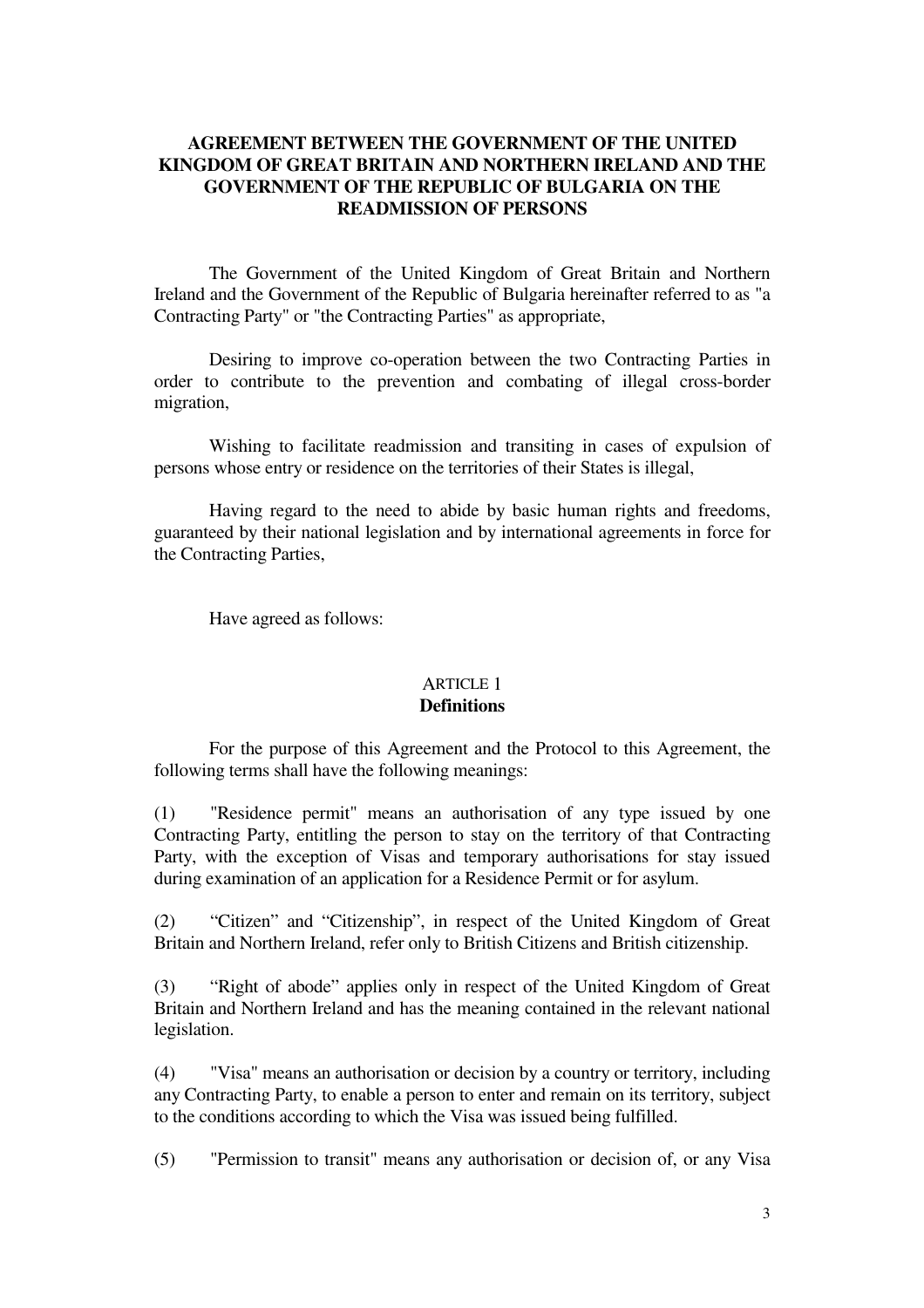required by, a Contracting Party to enable a Third Party Citizen to transit through the territory of its State or pass through the transit zone of a port or airport, subject to the other transit conditions being fulfilled.

(6) "Third Party Citizen" means a person who does not have Citizenship of, or the Right of Abode in, the United Kingdom of Great Britain and Northern Ireland or the Republic of Bulgaria, and "Third Party State" means any country or territory other than the United Kingdom of Great Britain and Northern Ireland or the Republic of Bulgaria.

(7) "Working Day" means any day which is not a Saturday, Sunday or public holiday in either of the Contracting Parties.

- (8) (a) Subject to paragraph (8)(c) below, the "Competent Authorities" in relation to the United Kingdom means:
	- (i) for the delivery of an application to the Competent Authorities in the Republic of Bulgaria, the acceptance of a reply to a request, for the procedure to obtain a travel document from the Bulgarian diplomatic-consular representation in the United Kingdom, and for all notifications for persons to be returned to the Republic of Bulgaria:

The Immigration and Nationality Directorate of the Home Office;

(ii) for the acceptance of an application by the Competent Authorities for the Republic of Bulgaria, for the delivery of a reply to a request and for the delivery of all notifications of persons to be returned to the United Kingdom:

The Immigration and Nationality Directorate of the Home Office;

(iii) for the issue of passports and other travel documents following a positive reply to the request:

> The Embassy of the United Kingdom in the Republic of Bulgaria.

- (b) Subject to paragraph (8)(c) below, the "Competent Authorities" in relation to the Republic of Bulgaria means:
	- (i) for the delivery of an application to the Competent Authorities in the United Kingdom, the acceptance of a reply to a request, for the procedure to obtain a travel document from the Embassy of the United Kingdom in the Republic of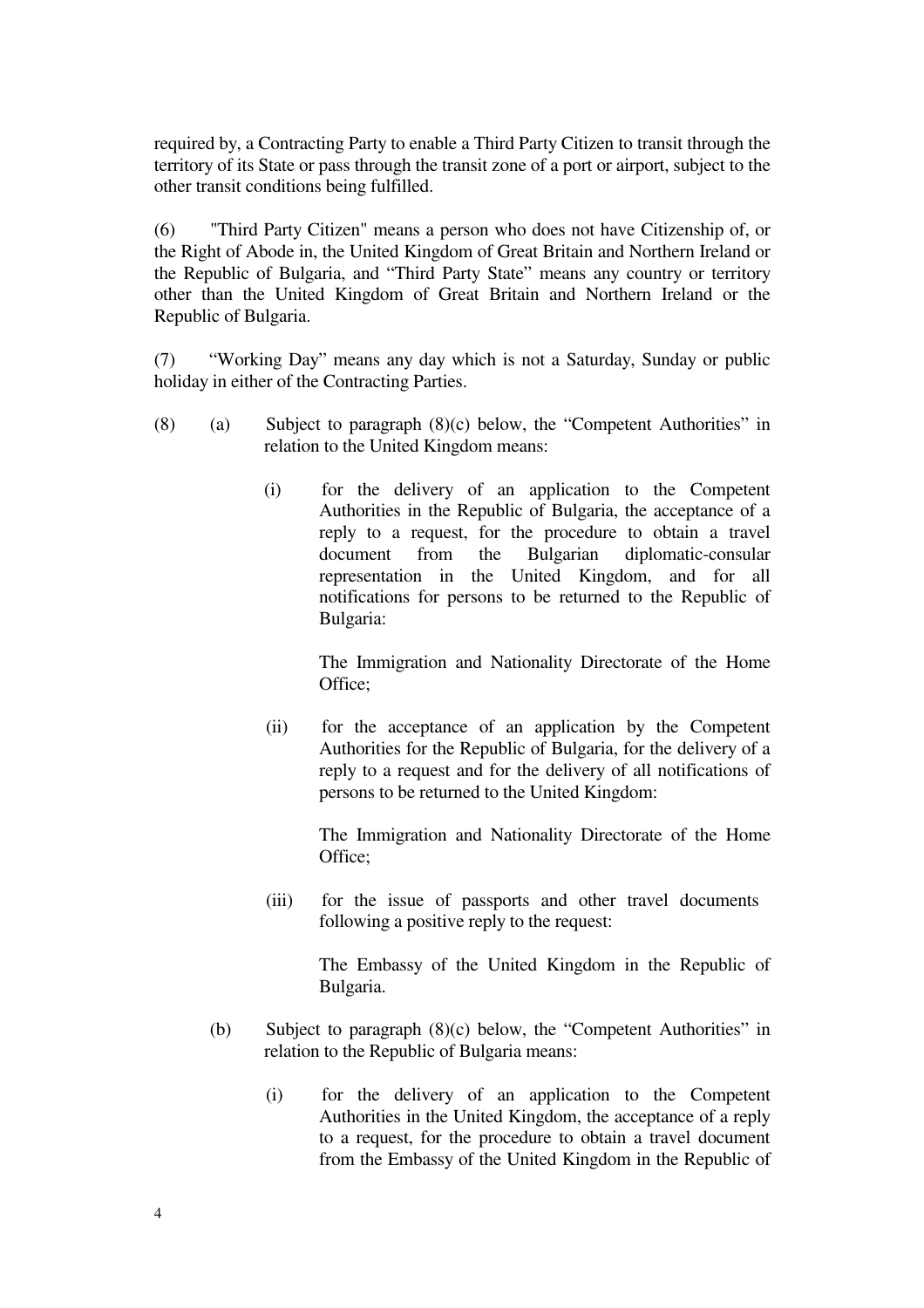Bulgaria, and for all notifications for persons to be returned to the United Kingdom;

The National Police Service or the National Border Police Service of the Ministry of the Interior of the Republic of Bulgaria;

(ii) for the acceptance of an application by the Competent Authorities of the United Kingdom, for the delivery of a reply to a request and for the delivery of all notifications of persons to be returned to the Republic of Bulgaria;

> The National Police Service or the National Border Police Service of the Ministry of the Interior of the Republic of Bulgaria;

(iii) for the issue of passports and other travel documents following a positive reply to the request:

> The Embassy or consular offices of the Republic of Bulgaria in the United Kingdom.

(c) Any changes to the definition of "Competent Authorities" of one Contracting Party will be notified to the other Contracting Party through diplomatic channels. Any such change will take effect on the Working Day following receipt of such notification by the other Contracting Party.

(9)"Requesting Contracting Party" means a Contracting Party which makes a request to the Requested Contracting Party to readmit a person or permit transiting pursuant to the terms of this Agreement; and "Requested Contracting Party" means the Contracting Party to which such a request is made.

(10)"Child" or "Children" shall mean persons not having attained the age of 18 on the date the request for readmission is made.

 $(11)$  "In Writing" shall mean in writing in the English language.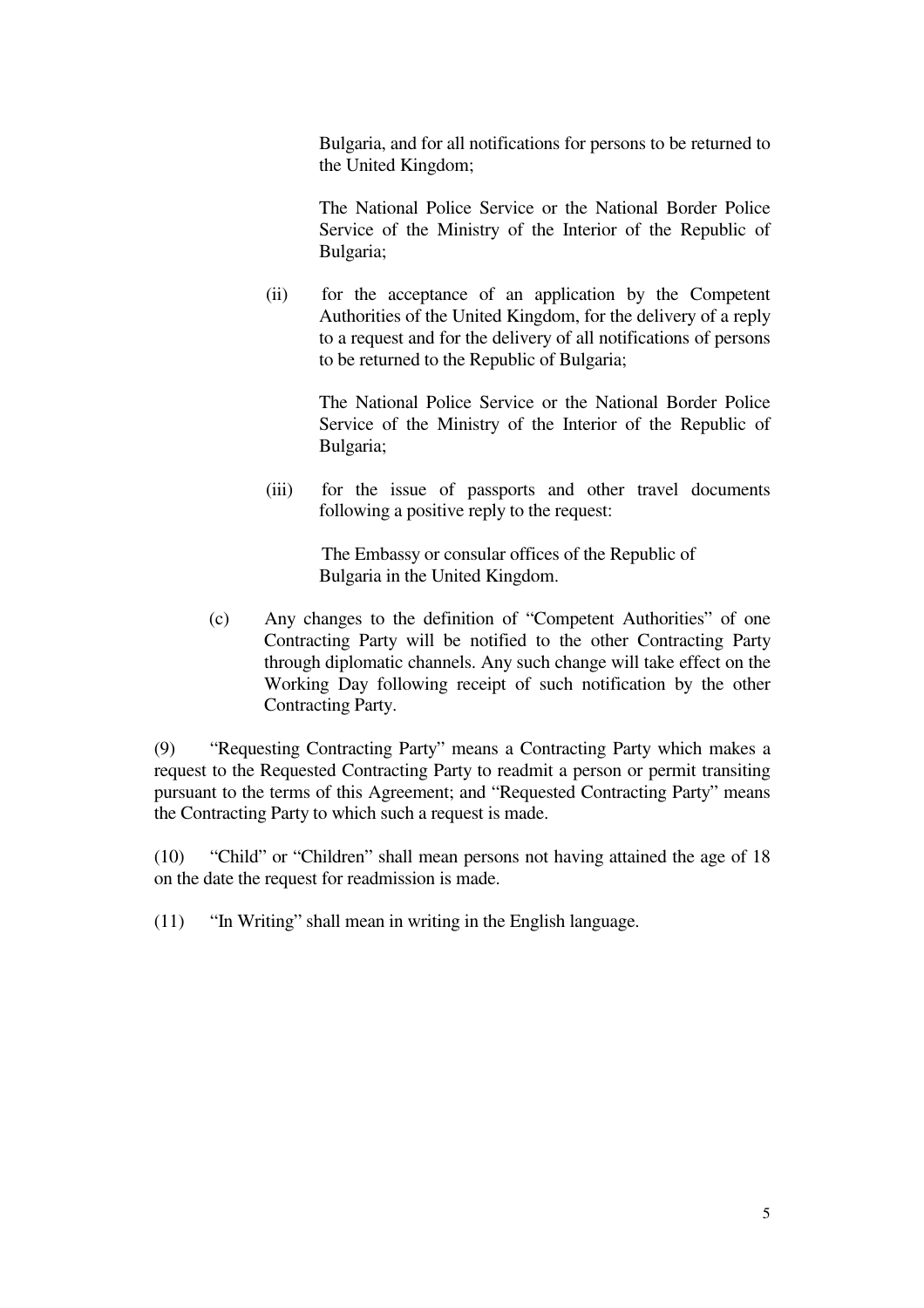### **PART 1**

### **READMISSION OF CITIZENS & PERSONS WITH RIGHT OF ABODE**

### ARTICLE 2 **Duty to readmit**

(1) The Requested Contracting Party shall readmit, at the request of the Requesting Contracting Party and without particular formalities, any person who does not meet, or who no longer meets the requirements for entry or residence on the territory of the State of the Requesting Contracting Party, provided that person is properly identified and it is proven in accordance with paragraph (1) of Article 3 of this Agreement or may be reasonably presumed in accordance with paragraph (2) of Article 3 that either the person is a Citizen of, or other person with a Right of Abode in, the State of the Requested Contracting Party, or the person was (on their last entry to the territory of the State of the Requesting Contracting Party) a Citizen of the Requested Contracting Party but has subsequently relinquished their Citizenship and not acquired some other Citizenship.

(2)A Requesting Contracting Party shall readmit, at the request of the Requested Contracting Party and without particular formalities, any person who formerly departed from its territory in accordance with paragraph (1) of this Article if subsequent checks reveal that at the time of departure that person was not a Citizen of, or other person with a Right of Abode in the Requested Contracting Party. In such a case the Contracting Party which had admitted that person shall return all documents received from the other Contracting Party in connection with the initial readmission. The obligation to readmit under this paragraph shall not apply where the Requested Contracting Party has deprived the person in question of his or her Citizenship or Right of Abode, or the person had relinquished or allowed to lapse his or her Citizenship or Right of Abode, after that person had entered the territory of the State of the Requesting Contracting Party without that person at least having been promised naturalisation by the Requesting Contracting Party.

### ARTICLE 3

### **Means of determining identity and Citizenship of Persons to be readmitted**

(1)The identity and Citizenship or Right of Abode of any person to be readmitted pursuant to paragraph (1) of Article 2 of this Agreement, shall be proven through any one of the following valid documents:

- (a) a document of national identity (even if provisional or temporary) which can be definitely ascribed to that particular person;
- (b) a passport or a substitute travel document with a photograph (laissezpasser) indicating Citizenship and/or possession of the Right of Abode in a Contracting Party.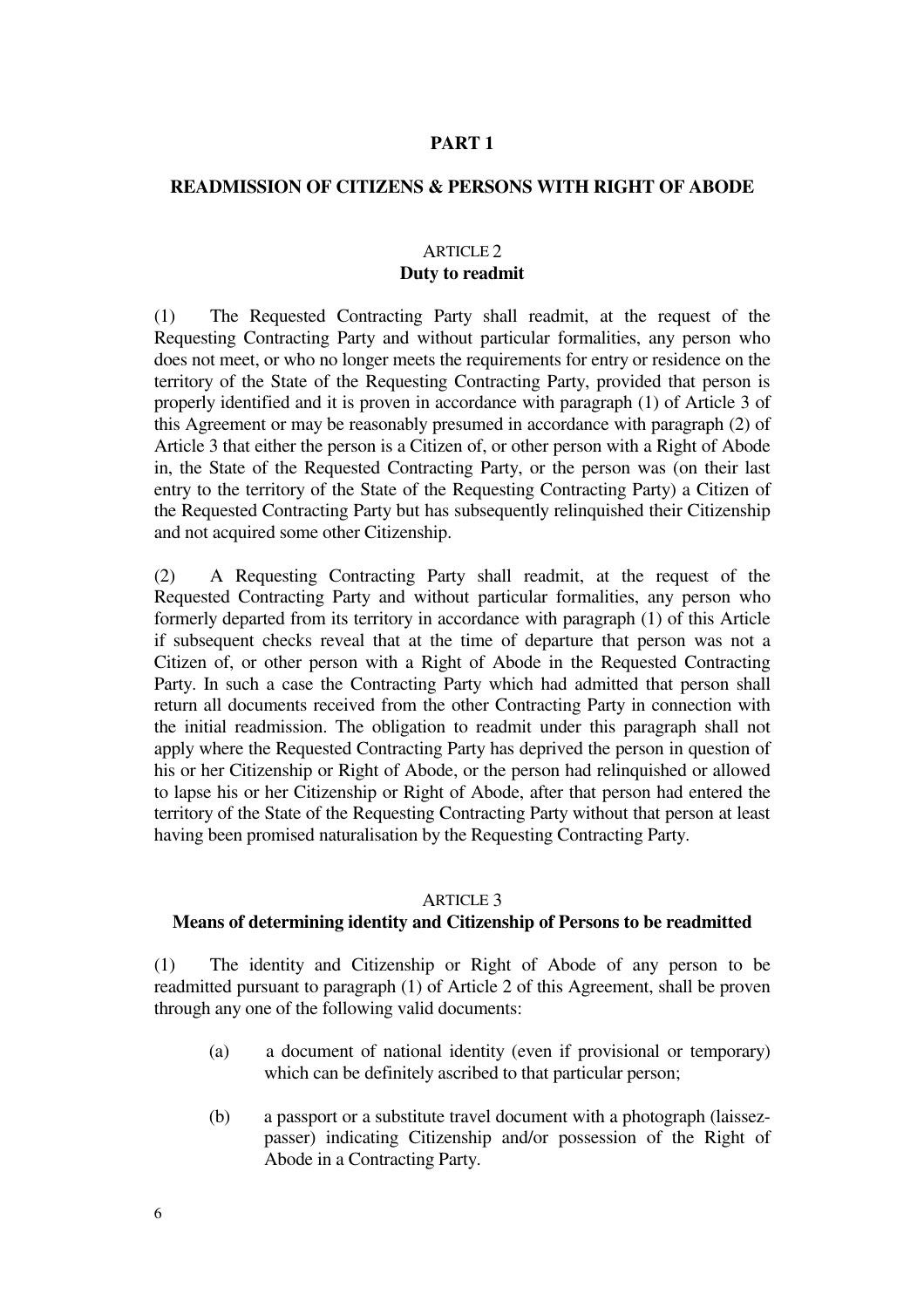(2) Identity and Citizenship or Right of Abode may be reasonably presumed by any one of the following:

- (a) a document, provided for in paragraph (1) of this Article, the validity of which has expired but which can be reasonably ascribed to the person;
- (b) any other official document conducive to the identification of the said person (for example a driving licence);
- (c) Service record books and military passes;
- (d) minuted evidence duly supplied by bona fide witnesses before the Competent Authorities of the Requesting Contracting Party;
- (e) minuted explanations supplied by the person in question to the Competent Authorities of the Requesting Contracting Party;
- $(f)$  the language spoken by the person concerned;
- (g) a company pass;
- (h) an extract from Registrar Office records;
- (i) a seaman's book;
- (j) a bargeman's identity document;
- (k) other documents bearing evidence to the identity of the said person;
- (l) photocopies of the above-mentioned documents;

as well as by any other evidence acceptable to both Contracting Parties which may help to establish the Citizenship or Right of Abode of the person concerned.

### ARTICLE 4 **Requests for readmission**

(1) Any request for readmission under Article 2 of this Agreement shall be made In Writing and shall contain information as set out in Article I of the Protocol to this Agreement.

(2) The request for readmission shall be submitted to the Competent Authority of the Requested Contracting Party.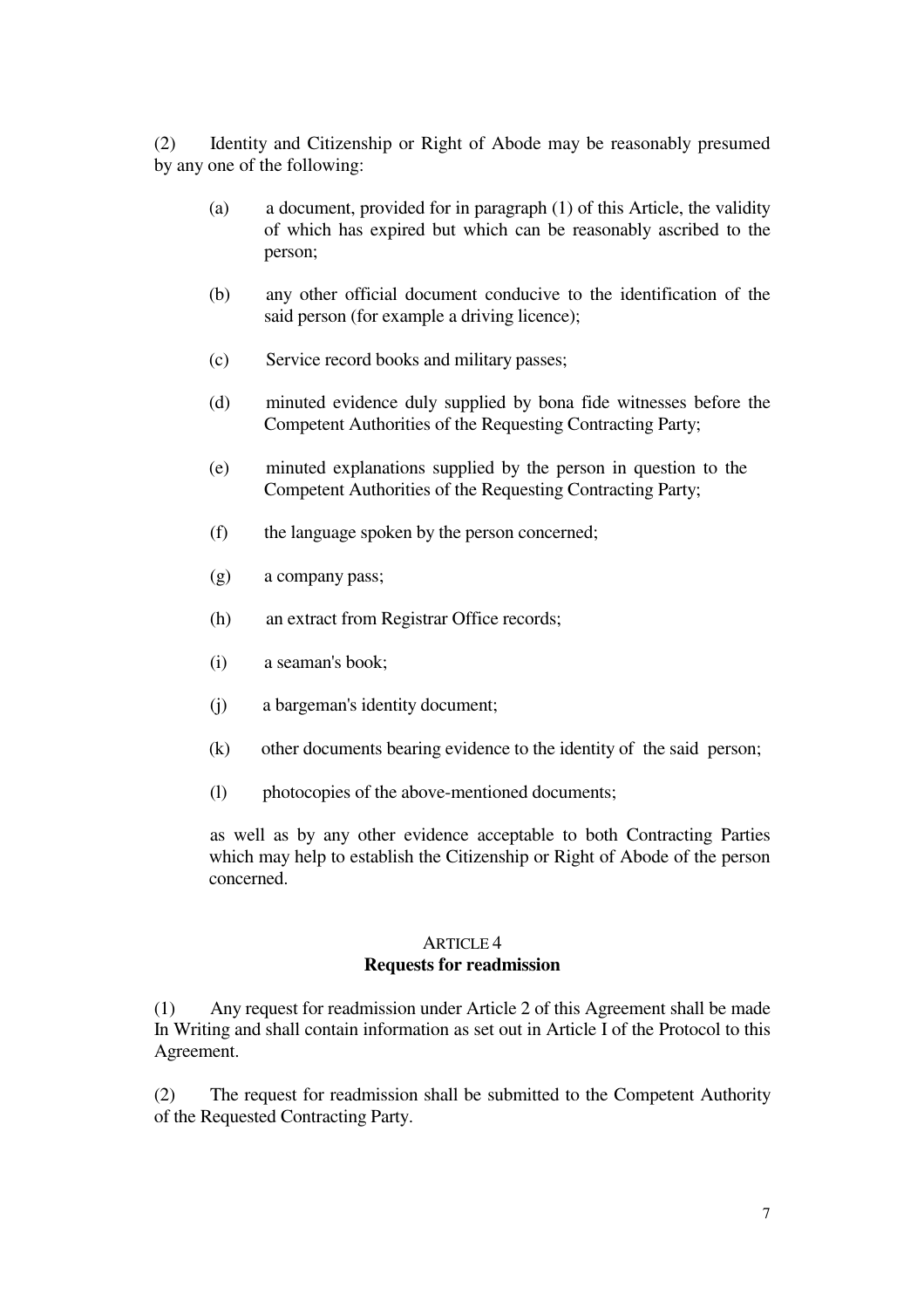### ARTICLE 5 **Reply to the request**

(1) The reply to the request for readmission under Article 2 of this Agreement shall be provided by the Competent Authority of the Requested Contracting Party to the Competent Authority of the Requesting Contracting Party according to the procedure and within the time limits set out in Article 6 of the Agreement.

(2) The reply to the request shall contain information as set out in Article II of the Protocol to this Agreement.

### ARTICLE 6 **Time limits**

(1) Save in respect of those requests founded upon documents indicated under paragraph (1) of Article 3 of this Agreement, replies to readmission requests made under Article 2 of this Agreement shall be given In Writing within fifteen Working Days from the date of submission of the request. Any refusal of readmission shall be substantiated.

(2)If a request for readmission made under Article 2 of this Agreement is founded on documents indicated under paragraph (1) of Article 3 of this Agreement, a reply shall be given in principle within ten Working Days from the date of submission of the request. When the person, whose readmission has been agreed, is to be transported by air, a protocol shall be drawn up for his transfer to the Competent Authorities of the Requested Contracting Party.

- (3) (a) If the submitted documents and facts are insufficient or contested, the competent Consular Officers of the Requested Contracting Party may demand the Requesting Contracting Party to interview the person concerned within the shortest possible time limit and may attend the interview concerned.
	- (b) The time and place of the interview shall be mutually agreed. The demand for such interview shall be delivered by the Requested Contracting Party within the time limit provided for under paragraph (1) of this Article. The reply to the readmission request shall be given In Writing within eight Working Days from the date of interview.

(4) The Requesting Contracting Party shall take all steps appropriate to ensure removal or departure from the territory of its State of the person whose readmission has been agreed pursuant to this Agreement within thirty Working Days from the date of receipt of the consent of the Requested Contracting Party. This time limit may be extended for so long as is reasonably necessary to deal with legal or practical obstacles.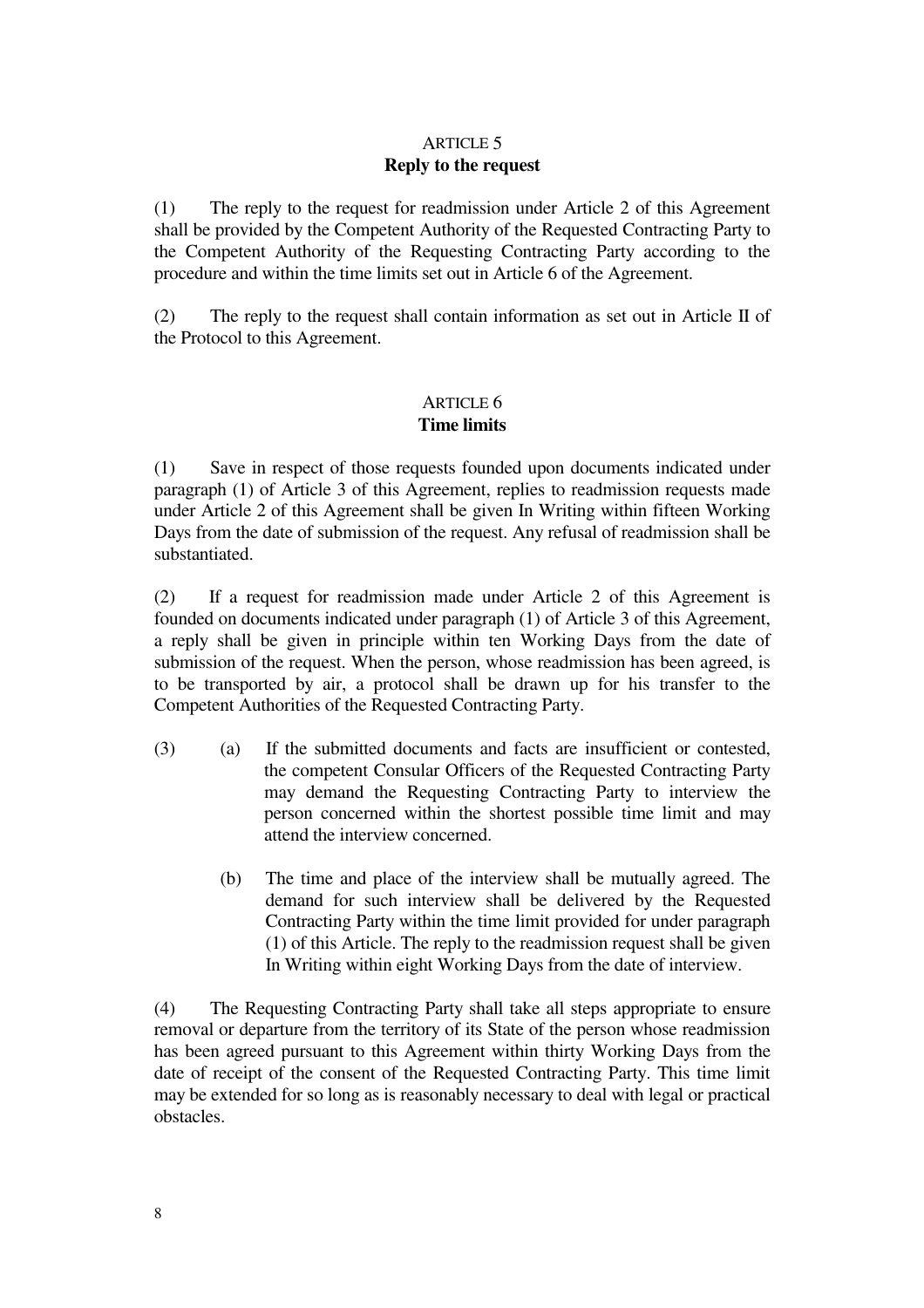### **PART 2**

### **READMISSION OF THIRD PARTY CITIZENS**

### ARTICLE 7

### **Third Party Citizens with Visa or Residence Permits**

- (1) Subject to paragraph (2) of this Article, each Contracting Party shall readmit at the request of the other Contracting Party and without unnecessary formalities any Third Party Citizen, who does not fulfil, or no longer fulfils regulations of entry or residence on the territory of the State of the Requesting Contracting Party, provided he holds a valid Visa or a valid Residence Permit issued by the Requested Contracting Party and meets the requirements of its national legislation for entry and residence of aliens.
- (2) Notwithstanding the provisions of paragraph (1) of this Article, in cases in which both Contracting Parties have issued a Visa or a Residence Permit, responsibility shall reside with the Contracting Party whose Visa or Residence Permit expires last.

### ARTICLE 8

### **Third Party Citizens who have entered or resided on the territory of the State of the Requested Contracting Party**

(1) Each Contracting Party shall readmit on the territory of its State at the request of the other Contracting Party and without unnecessary formalities any Third Party Citizen, who does not fulfil, or who no longer fulfils, the conditions in force for entry or residence on the territory of the State of the Requesting Contracting Party provided it is documented in accordance with paragraph (1) of Article 9 of this Agreement or it may be reasonably presumed in accordance with paragraph (2) of Article 9 that such Third Party Citizen had entered or resided on the territory of the State of the Requested Contracting Party.

(2) No obligation for readmission shall exist under the provisions of paragraph (1) of this Article for:

(a) Third Party Citizens to whom the Requesting Contracting Party has granted refugee status under the Convention relating to the Status of Refugees done at Geneva on  $28$  July  $1951<sup>1</sup>$  and the Protocol done at New York on 31 January 1967<sup>2</sup>, supplementing the said Convention, or the status of stateless persons as defined by the Convention relating to the Status of Stateless Persons, done at New York on 28 September  $1954^3$ ;

<sup>1</sup> Treaty Series No. 39 (1954) Cmd 9171

<sup>&</sup>lt;sup>2</sup> Treaty Series No. 15 (1969) Cmnd 3906

<sup>3</sup> Treaty Series No. 41 (1960) Cmnd 1098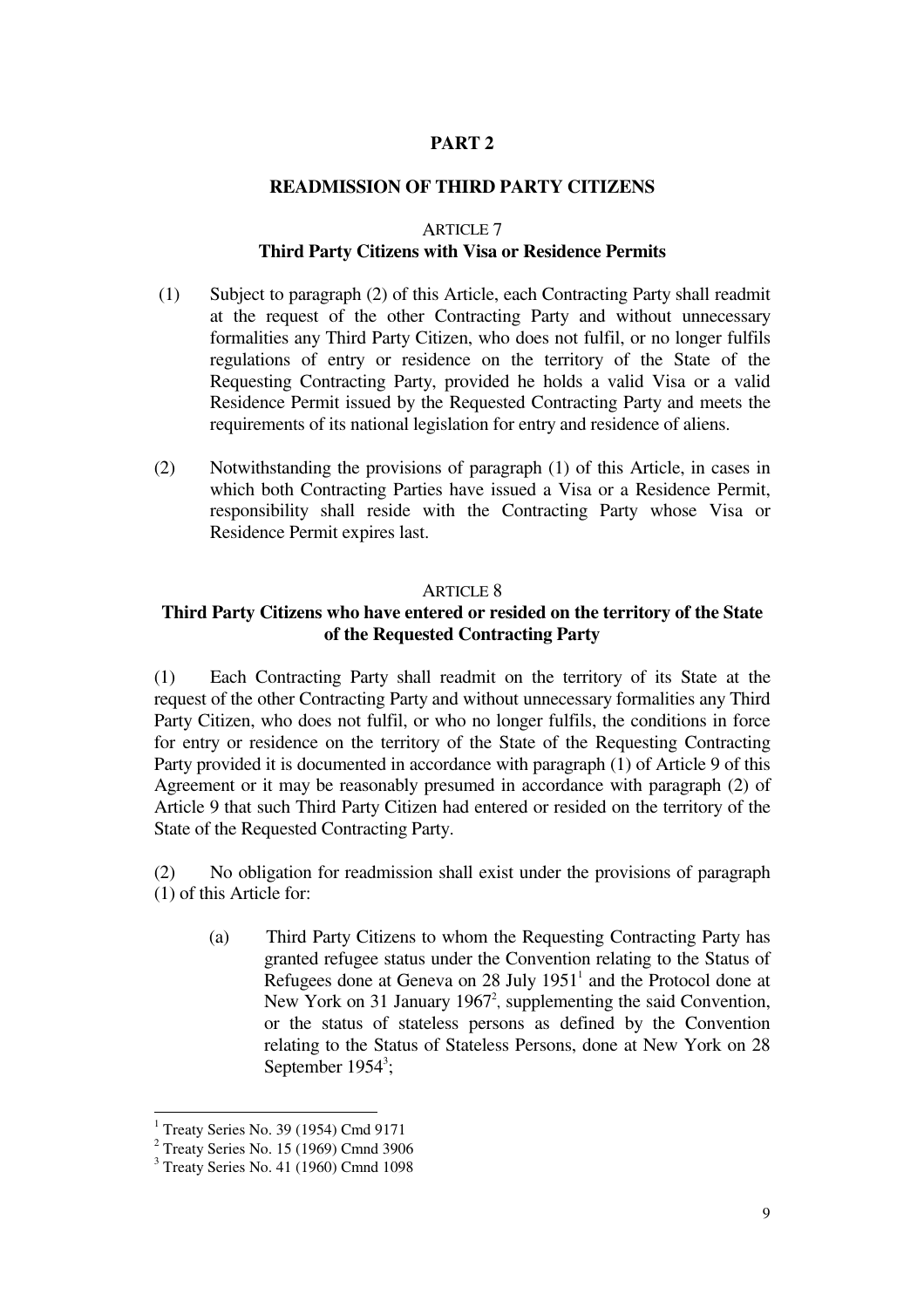- (b) Third Party Citizens, whose State of citizenship has a common border with the territory of the State of the Requesting Contracting Party, as well as other Third Party Citizens residing permanently on the territory of such a Third Party State;
- (c) Third Party Citizens whom the Requested Contracting Party has previously returned to their countries of origin or to some other Third Party State into which their entry is assured;
- (d) Third Party Citizens who have Permission to transit from the Requested Contracting Party on the basis of a valid Visa or Residence Permit provided by a subsequent State of transit or destination;
- (e) Third Party Citizens who have Permission to transit from the Requested Contracting Party on the basis that they do not require a Visa or Residence Permit in order to enter or stay in a subsequent State of transit or destination;
- (f) Third Party Citizens who after leaving the territory of the State of the Requested Contracting Party have entered the territory of the State of the Requesting Contracting Party from the territory of a Third Party State, to which the Requesting Contracting Party can return that person in accordance with the terms of any bilateral or multilateral agreement;
- (g) Third Party Citizens who have held a valid Residence Permit issued by the Requesting Contracting Party for a period of more than six months.
- (h) Third Party Citizens whose readmission to the territory of the State of the Requested Contracting Party has not been requested by the Requesting Contracting Party within one year of the date on which the relevant authorities of the Requesting Contracting Party became aware, or could reasonably have become aware, of their illegal entry and presence on the territory of its State.

## ARTICLE 9

### **Presumption of entry or residence**

 (1) Entry or residence of Third Party Citizens on the territory of the State of the Requested Contracting Party shall be documented by the apposition of border seals or other appropriate annotations in their travel documents by border control authorities of the Requested Contracting Party, at entry or departure from the territory of its State.

(2) Entry or residence of Third Party Citizens on the territory of the State of the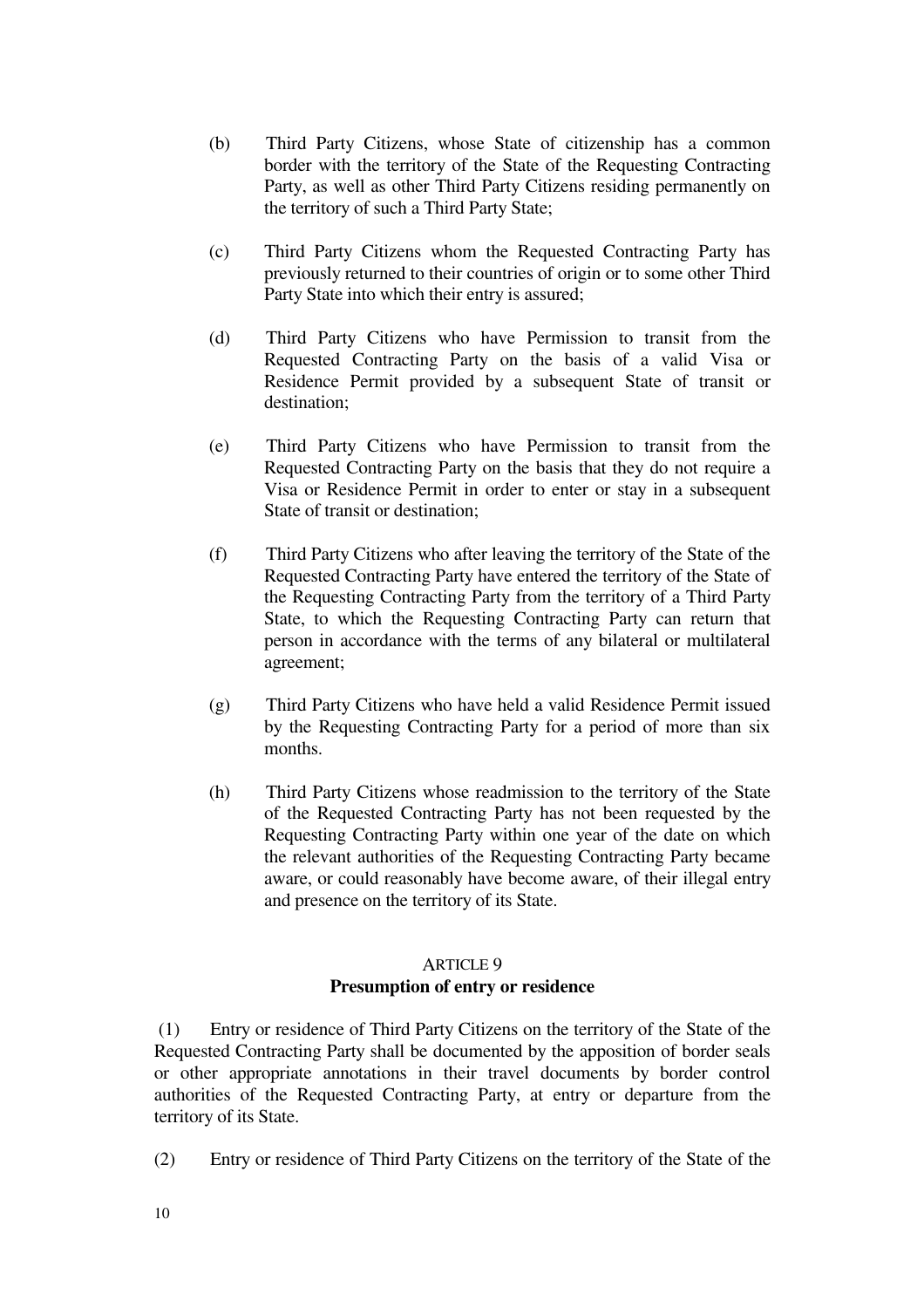Requested Contracting Party may be reasonably presumed on the basis of:

- (a) transport documents;
- (b) proof of payment for hotel, medical or other services etc;
- (c) minuted evidence of bona fide witnesses submitted to the Competent Authorities of the Requesting Contracting Party;
- (d) minuted evidence given by the Third Party Citizen to the Competent Authorities of the Requesting Contracting Party.

### ARTICLE 10 **Request for readmission of Third Party Citizens**

(1) An application for readmission of Third Party Citizens under Article 7 or 8 of this Agreement shall be submitted In Writing and shall contain information as set out in Article IV of the Protocol to this Agreement.

(2) The request for readmission under paragraph (1) of Article 7 and paragraph (1) of Article 8 of this Agreement shall be submitted to the Competent Authority of the Requested Contracting Party. A protocol of submission/acceptance of the readmission request and enclosed documents shall be made.

(3) The reply to the request for readmission made under Article 7 or 8 of this Agreement shall be given In Writing within fifteen Working Days from the date of its receipt. Any refusal of readmission shall be substantiated.

(4) The Requesting Contracting Party shall take all steps appropriate to ensure removal or departure from the territory of its State of the person whose readmission has been agreed pursuant to this Agreement within thirty Working Days from the date of receipt of the consent of the Requested Contracting Party. This time limit may be extended for so long as is reasonably necessary to deal with legal or practical obstacles.

### ARTICLE 11 **Reply to the request**

(1) The reply to the request for readmission under Article 7 or 8 of this Agreement shall be provided by the Competent Authority of the Requested Contracting Party to the Competent Authority of the Requesting Contracting Party according to the procedure and within the time limits set out in Article 10 of this Agreement.

(2) The reply to the request shall contain information as set out in Article V of the Protocol to this Agreement.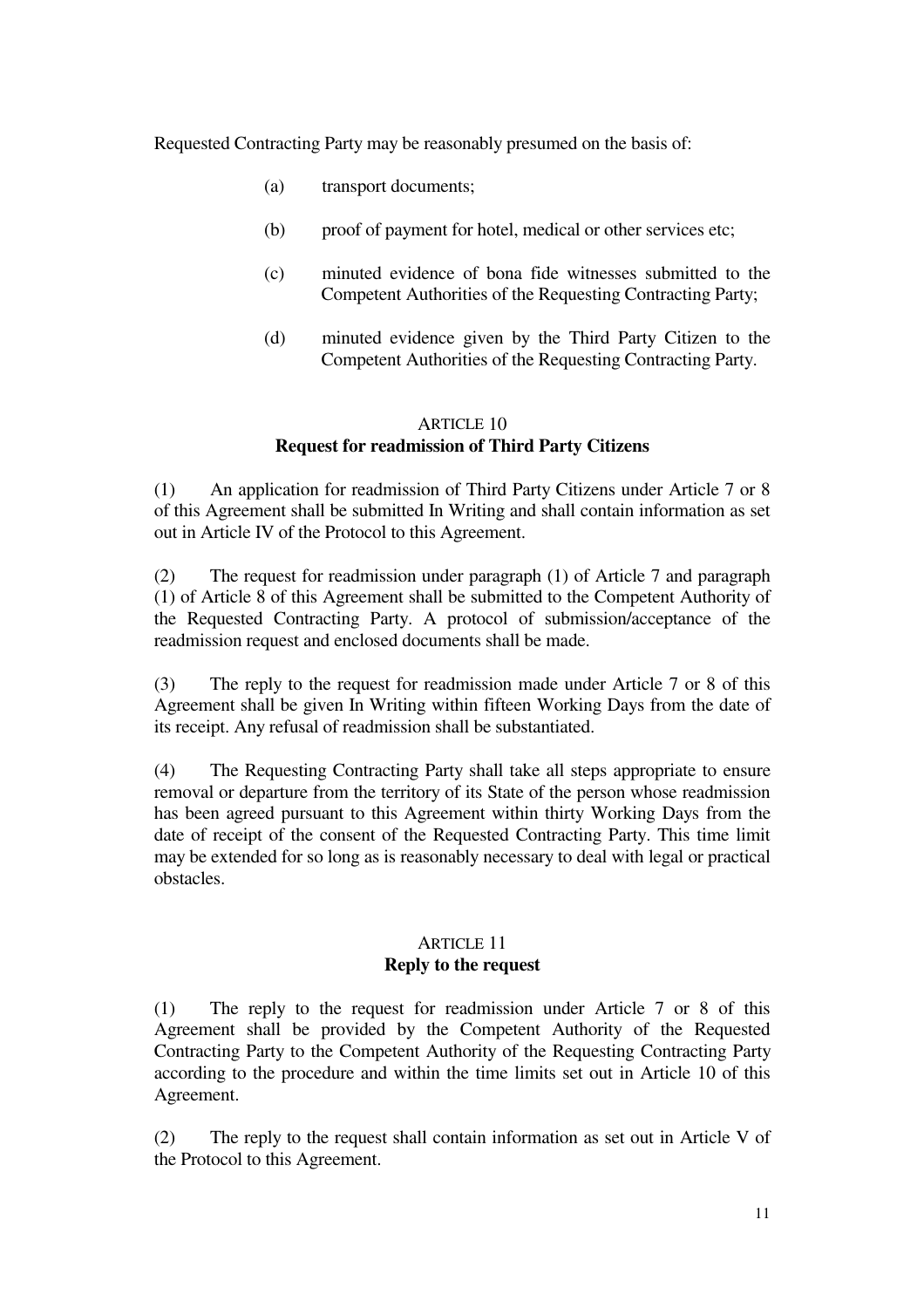### ARTICLE 12 **Duty to readmit**

(1) Each Contracting Party shall readmit at the request of the other Contracting Party and without undue formalities, any Third Party Citizen who departed or was removed from the territory of its State in conformity with the provisions of paragraph (1) of Article 7 of this Agreement when subsequent checks reveal that the readmitted person, at the time of departure from the territory of the State of the Requesting Contracting Party was not in possession of a valid Visa or valid Residence Permit and entitled to enter into and reside in the State of the Requested Contracting Party in accordance with Article 7 of this Agreement.

(2) In cases in which the provisions of paragraph (1) of this Article are applied, the Contracting Party which initially readmitted such persons shall inform the other Contracting Party of the reasons for their refusal and return all documents received in connection with the initial readmission procedure.

(3) Each Contracting Party shall readmit at the request of the other Contracting Party and without undue formalities, any Third Party Citizen who departed or was removed from the territory of its State in conformity with the provisions of paragraph (1) of Article 8 of this Agreement when subsequent checks reveal that the readmitted person, at the time of departure from the territory of the State of the Requesting Contracting Party, had not in fact entered or resided on the territory of the State of the Requested Contracting Party in accordance with Article 8 of this Agreement.

(4) In cases in which provisions of paragraph (3) of this Article are applied, the Contracting Party which initially readmitted such persons, shall inform the other Contracting Party of the reasons for their refusal and return all documents received in connection with the initial readmission procedure.

### **PART 3**

### **TRANSIT**

### ARTICLE 13 **Duty to permit transiting**

(1) Each Contracting Party shall permit at the request of the other Contracting Party, transiting through the territory of its State of Third Party Citizens removed by the Requesting Contracting Party for the purpose of readmission to their countries of origin or to Third Party States provided that:

(a) admission to any other States of transit and to the State of destination is assured; and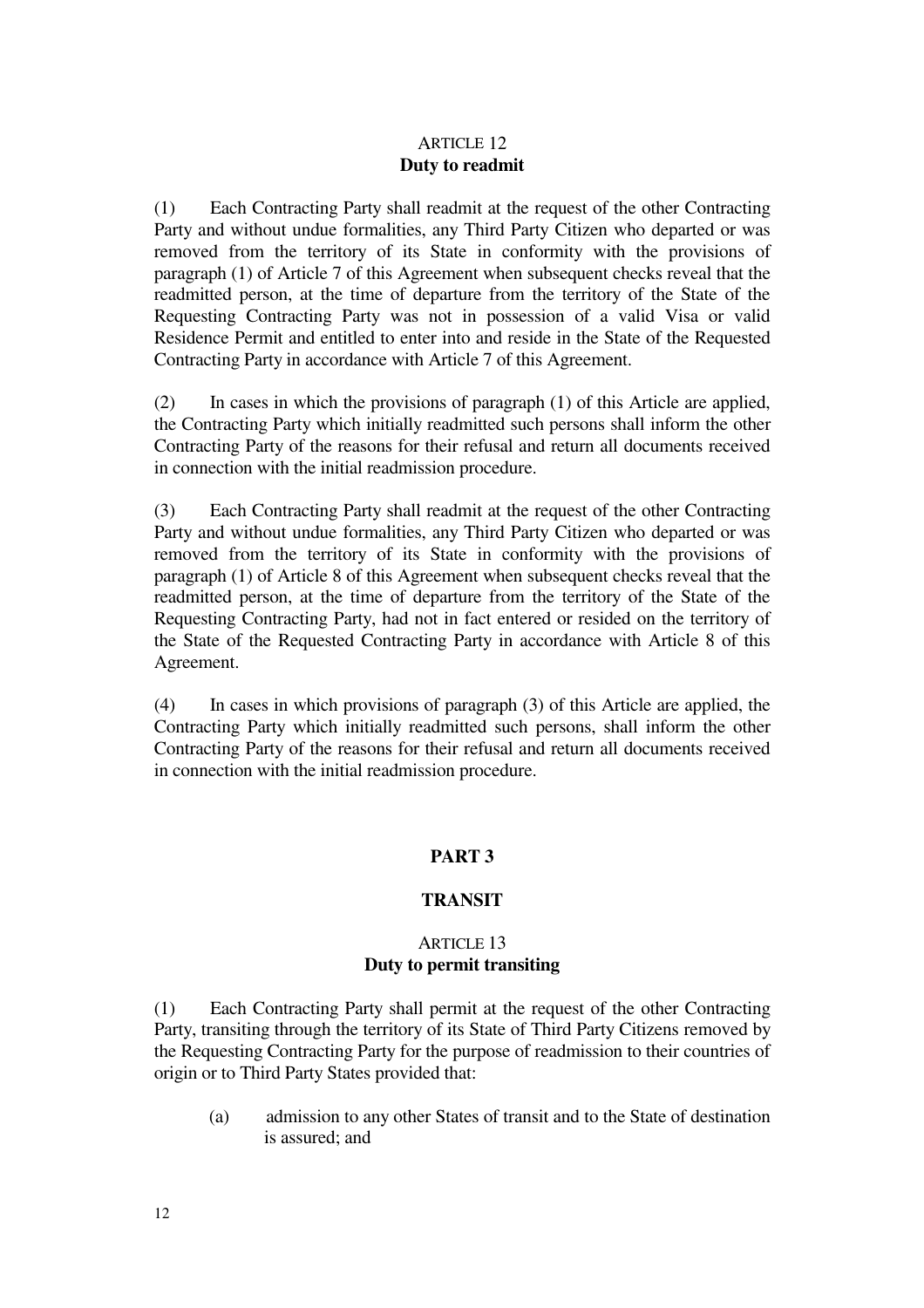(b) the Requesting Contracting Party obtains for the Third Party Citizen any Permission to transit required pursuant to paragraph (2) of Article 13.

(2) The Requested Contracting Party may require that the Requesting Contracting Party obtains, prior to departure of any Third Party Citizen from the territory of the State of the Requesting Contracting Party, any Permission to transit required by the laws or regulations applying from time to time in the territory of the State of the Requested Contracting Party prior to the transiting through the territory of the State of the Requested Contracting Party of such Third Party Citizen.

(3) The Requesting Contracting Party shall bear full responsibility for the transiting of such persons to the country of final destination and shall be responsible for those persons' removal from the territory of the State of the Requested Contracting Party if their onward journey cannot be continued.

(4) The Requested Contracting Party may request that a representative of the Competent Authorities of the Requesting Contracting Party secure the escort of such transiting Third Party Citizens during the transit through the territory of the Requested Contracting Party.

(5) Notwithstanding any authorisation issued, persons taken in charge for transit purposes shall be readmitted by the Requesting Contracting Party without formality if circumstances within the meaning of Article 21 of this Agreement subsequently arise or come to light which stand in the way of a transit operation or if the onward journey or admission by the State of destination is no longer assured.

(6) The Contracting Parties shall endeavour to restrict transit operations to Third Party Citizens who cannot be returned to their State of destination directly.

### ARTICLE 14 **Requests for transiting**

(1) Any requests to permit transiting under Article 13 of this Agreement shall be made In Writing and shall contain information as set out in Article VI of the Protocol to this Agreement.

(2) The requests to permit transiting shall be dispatched directly between the Competent Authorities of the Contracting Parties.

(3) The request shall be signed and sealed by the Competent Authority of the Requesting Contracting Party.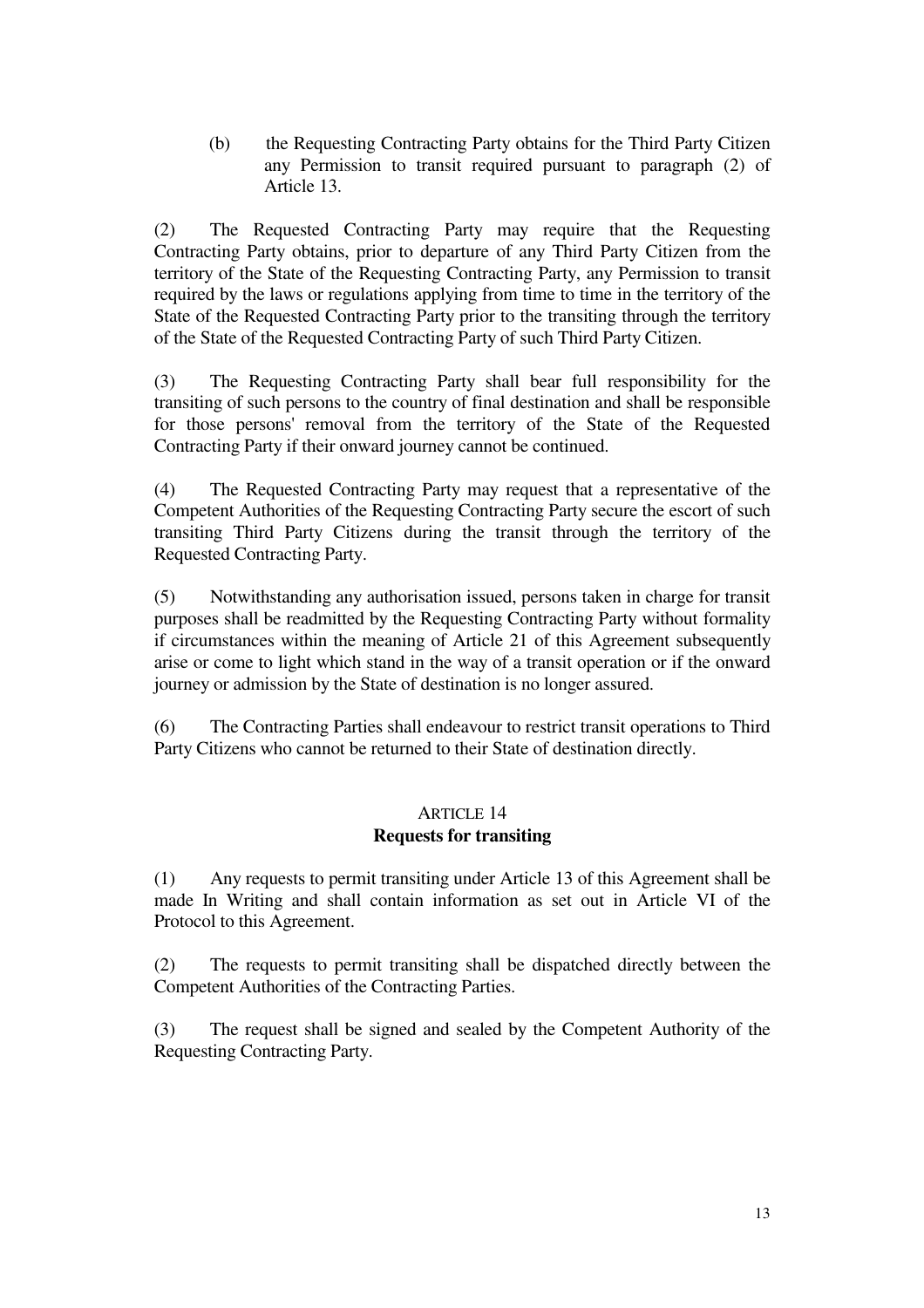### ARTICLE 15 **Reply to the request**

(1) The reply to the request to permit transiting under Article 14 of this Agreement shall be provided by the Competent Authority of the Requested Contracting Party to the Competent Authority of the Requesting Contracting Party In Writing within fifteen Working Days from the date of submission of the request. Any refusal of a request to permit transiting shall be substantiated.

(2) The reply to the request shall contain information as set out in Article VII of the Protocol to this Agreement.

(3) Pursuant to paragraph (2) of Article 13, when accepting a request to permit transiting, the Requested Contracting Party may state that its acceptance is conditional on Permission to transit being obtained by the Third Party Citizen prior to departure from the territory of the State of the Requesting Contracting Party in order to transit through the territory of its State.

## ARTICLE 16

### **Refusal of request**

(1) Under this Agreement, a request for transiting under Article 13 of this Agreement may be refused where:

- (a) the Third Party Citizen's presence in the territory of the State of the Requested Contracting Party may not be conducive to the interests of national security, public order or public health; or
- (b) the Third Party Citizen does not obtain any Permission to transit required by the Requested Contracting Party pursuant to paragraph (2) of Article 13; or
- (c) the Third Party Citizen is refused any Permission to transit required by the Requested Contracting Party pursuant to paragraph (2) of Article 13.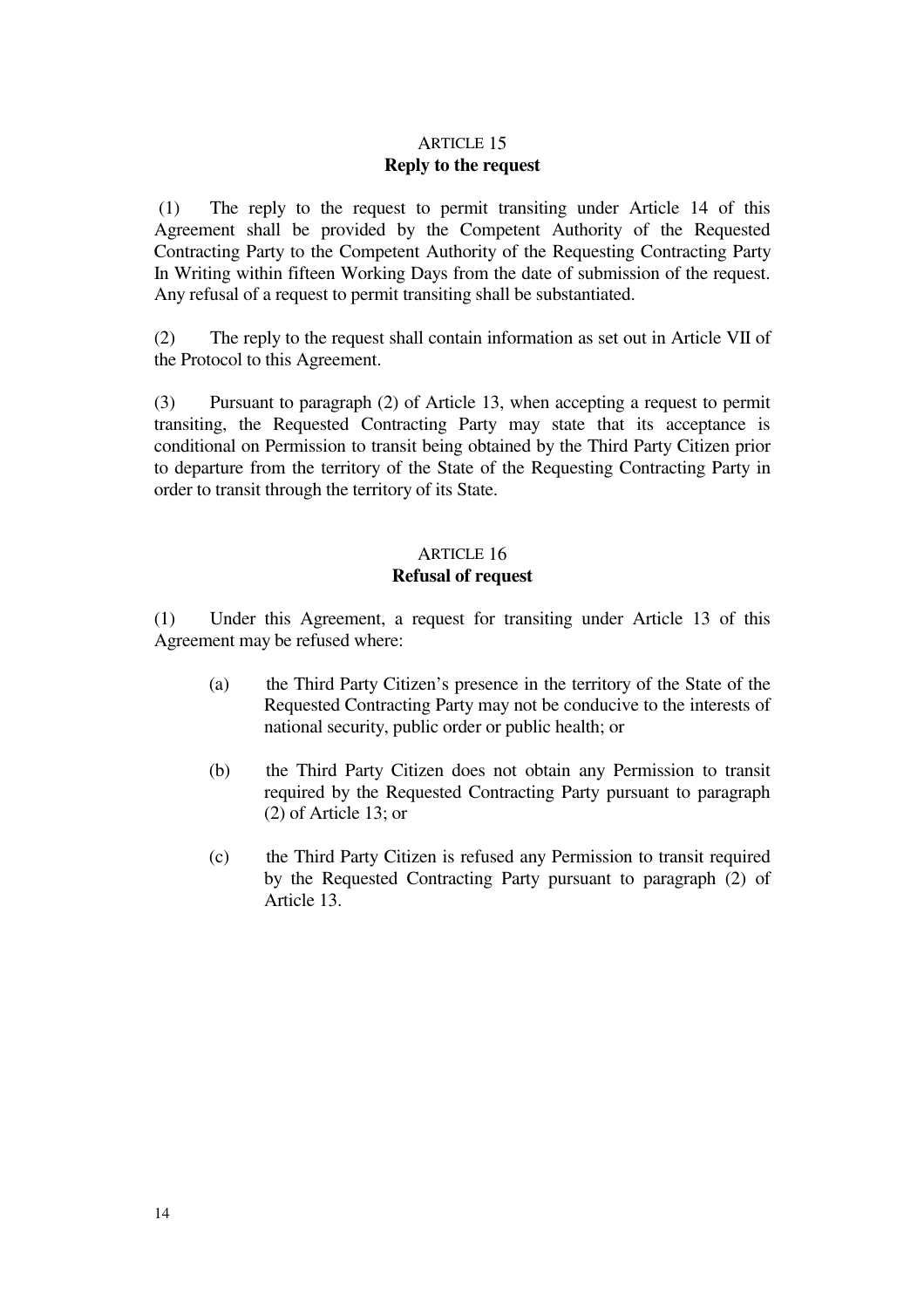### **PART 4**

### **GENERAL AND FINAL PROVISIONS**

### ARTICLE 17 **Committee of experts**

(1) The Contracting Parties shall provide each other with mutual assistance in the application and interpretation of this Agreement. To this end they shall set up a Committee of Experts as set out in Article XII of the Protocol to this Agreement.

(2) The Contracting Parties reserve the right to accept the proposals and measures suggested by the Committee of Experts or not to do so.

### ARTICLE 18 **Escorts**

- (1)(a) The Requesting Contracting Party shall, whenever reasonably practicable, inform the Requested Contracting Party of the need for escort of persons whose readmission or transiting has been agreed under the terms of this Agreement.
	- (b) When escort services are provided by, or under the direction of, the Requesting Contracting Party, the escorting officers shall be required to obtain any authorisation, decision, Visa or Permission to transit required by the Requested Contracting Party in order to carry out such escort services prior to departure from the territory of the State of the Requesting Contracting Party.

(2) When transiting is carried through airport transfers on the territory of the State of the Requested Contracting Party or through entries onto its territory, escorting arrangements shall be made where appropriate by the Requesting Contracting Party and the Requested Contracting Party shall take all appropriate steps to ensure that the person who is subject to the transit will not be allowed to leave the transit zone of the airport of the Requested Contracting Party.

(3) When removals for the purpose of readmission or transiting are carried out, escorting arrangements shall be made where appropriate by the Requesting Contracting Party.

### ARTICLE 19 **Costs of return**

(1) The costs related to the readmission of persons, including those for appropriate escorting, subsistence and transportation, in accordance with Articles 2, 7, 8 and 12 of this Agreement, shall be borne by the Requesting Contracting Party.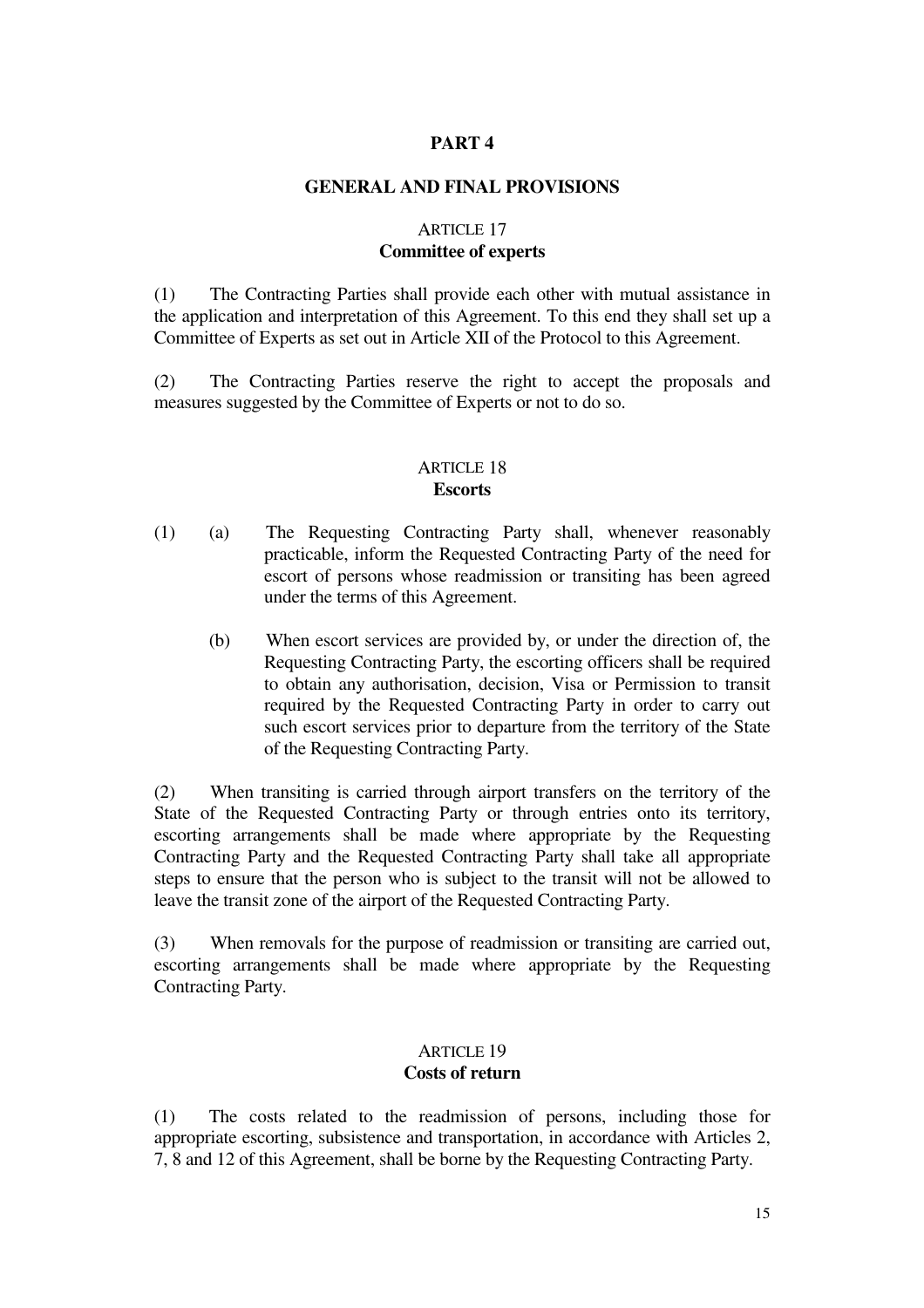(2) The costs of transit, in accordance with Article 13 of this Agreement, as far as the border of the State of destination and, where necessary, the costs arising from return transport, in both cases including the costs of escorting, subsistence and transportation, shall be borne by the Requesting Contracting Party.

### ARTICLE 20 **Notification**

(1) Prior to the entry into force of this Agreement the Contracting Parties shall notify each other through diplomatic channels about:

- (a) border control points which may be used for readmission purposes and transit passages;
- (b) the authorities competent to deal with readmission and transit requests under this Agreement.

### ARTICLE 21

### **Other Agreements not affected and exceptions**

(1) The provisions of this Agreement shall not affect the Contracting Parties' rights and duties under:

- (a) other international agreements on extradition, transfer of convicted persons, mutual legal assistance in criminal matters and readmission or transit conveyance in cases of removal of persons generally;
- (b) the Convention relating to the Status of Refugees, done at Geneva on 28 July 1951 as amended by the Protocol done at New York on 31 January 1967;
- (c) any international agreements on human rights;
- (d) international agreements on asylum, in particular the Convention determining the State responsible for examining applications for asylum lodged in one of the Member States of the European Communities, done at Dublin on  $15$  June  $1990^1$ ;
- (e) any other international agreements.
- (2) In relation to:
	- (a)a person whom a Contracting Party has a duty to readmit pursuant to paragraph (1) of Article 2 of this Agreement; and

<sup>÷.</sup> <sup>1</sup> Treaty Series No. 72 (1997) Cm 3806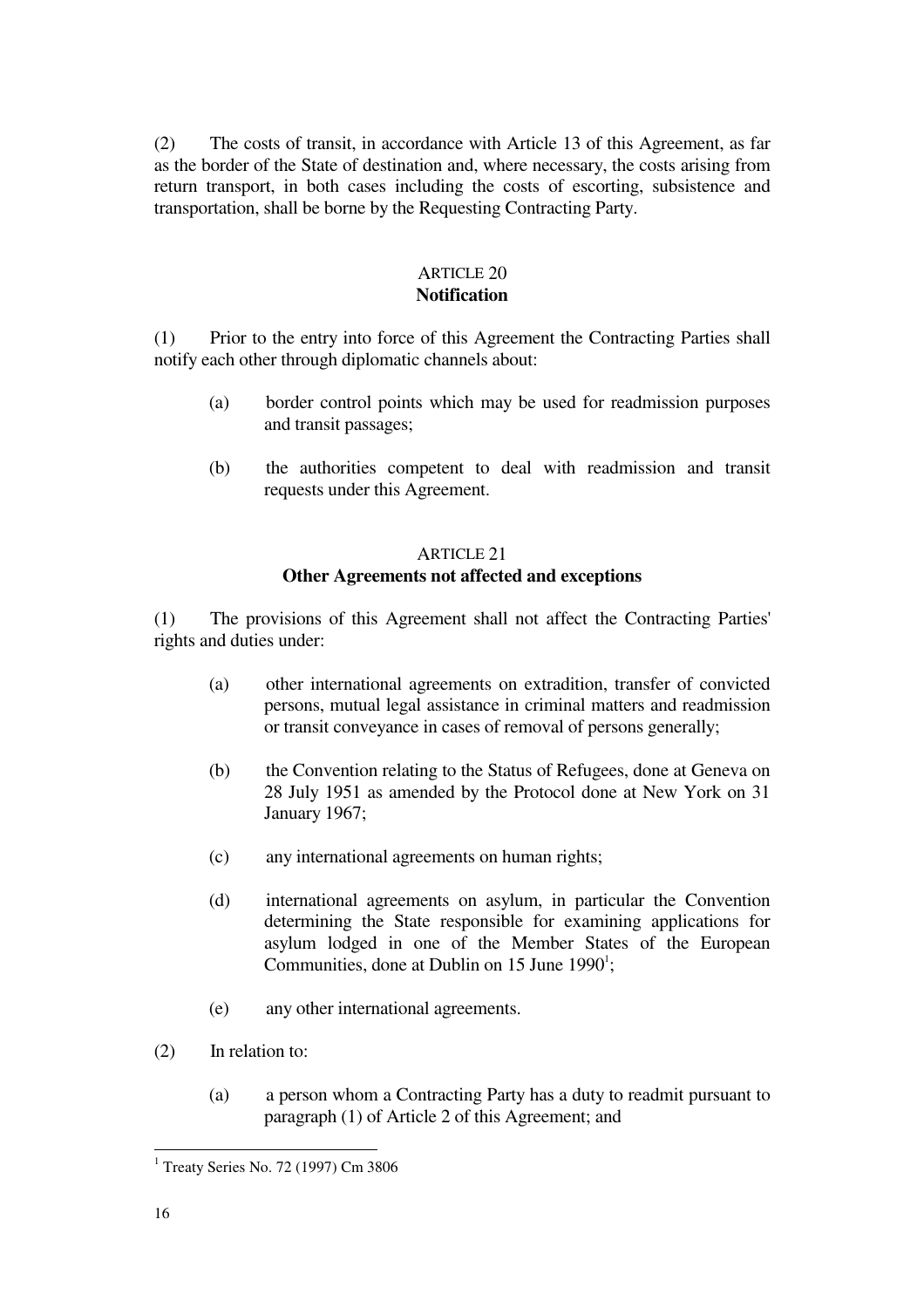(b)a Third Party Citizen who has entered directly from the territory of the State of one Contracting Party to the territory of the State of the other Contracting Party (and a person will be considered as having entered directly if he has transited through a Third Party State for the purpose of entering the other Contracting Party without leaving any port or airport transit zone and without passing through immigration control);the provisions of this Agreement shall not operate so as to prejudice other formal or informal bilateral arrangements, which apply at the date of this Agreement or which may apply in the future, in the territories of the Contracting Parties by which a person may be deported or otherwise removed from the territory of a Contracting Party.

### ARTICLE 22

### **Modalities of implementation**

All further provisions for implementation are set out in the Protocol to this Agreement which is an integral part of this Agreement.

### ARTICLE 23 **Territorial application**

This Agreement shall apply:

- (a) in relation to the United Kingdom:
	- (i) to England and Wales, Scotland and Northern Ireland; and
	- (ii) to any territory for the international relations of which the United Kingdom is responsible and to which this Agreement shall have been extended, subject to any modifications agreed, by agreement between the Contracting Parties. Such extension may be terminated by either Contracting Party by giving six months' written notice to the other through the diplomatic channel; and
- (b) to the Republic of Bulgaria.

### ARTICLE 24 **Entry into force**

Each Contracting Party shall notify the other through diplomatic channels of the completion of the domestic legal procedures required by its laws for the entry into force of this Agreement. This Agreement shall enter into force on the sixtieth day following the date of receipt of the last such notification.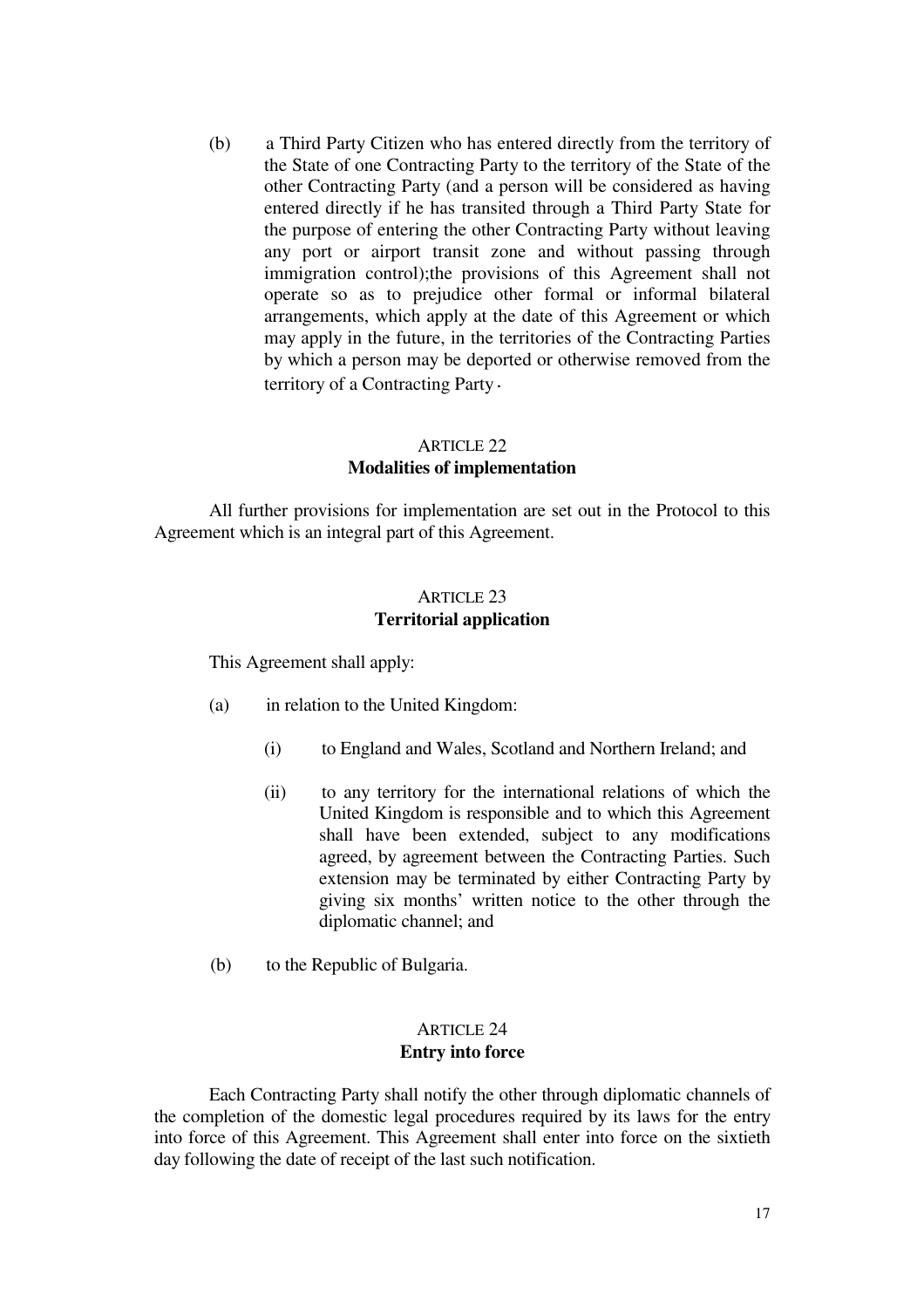### ARTICLE 25 **Duration, Modification, Suspension and Termination**

(1) This Agreement is concluded for an indefinite period.

(2) Each Contracting Party may terminate this Agreement on important grounds by giving notification In Writing to the other. Such termination will take effect on the thirtieth day following receipt of written notification by the other Contracting Party or on some later date as specified in the notification.

(3) Each Contracting Party may suspend this Agreement by giving notification In Writing to the other on important grounds. Such suspension shall take effect on receipt of written notification by the other Contracting Party or on some other date as specified in the notification. The Contracting Parties shall notify each other of the cancellation of any such notification without delay via diplomatic channels.

(4)Amendments to or modifications of this Agreement agreed by the Contracting Parties shall come into effect when confirmed by an Exchange of Notes.

In witness whereof the undersigned, being duly authorised by their respective Governments, have signed this Agreement.

Done in duplicate at Sofia this  $21<sup>st</sup>$  day of February 2003 in the English and Bulgarian languages, each text being equally authentic.

**For the Government of the For the Government of the United Kingdom of Great Britain Republic of Bulgaria: and Northern Ireland:**

**BOB AINSWORTH SOLOMON PASSY**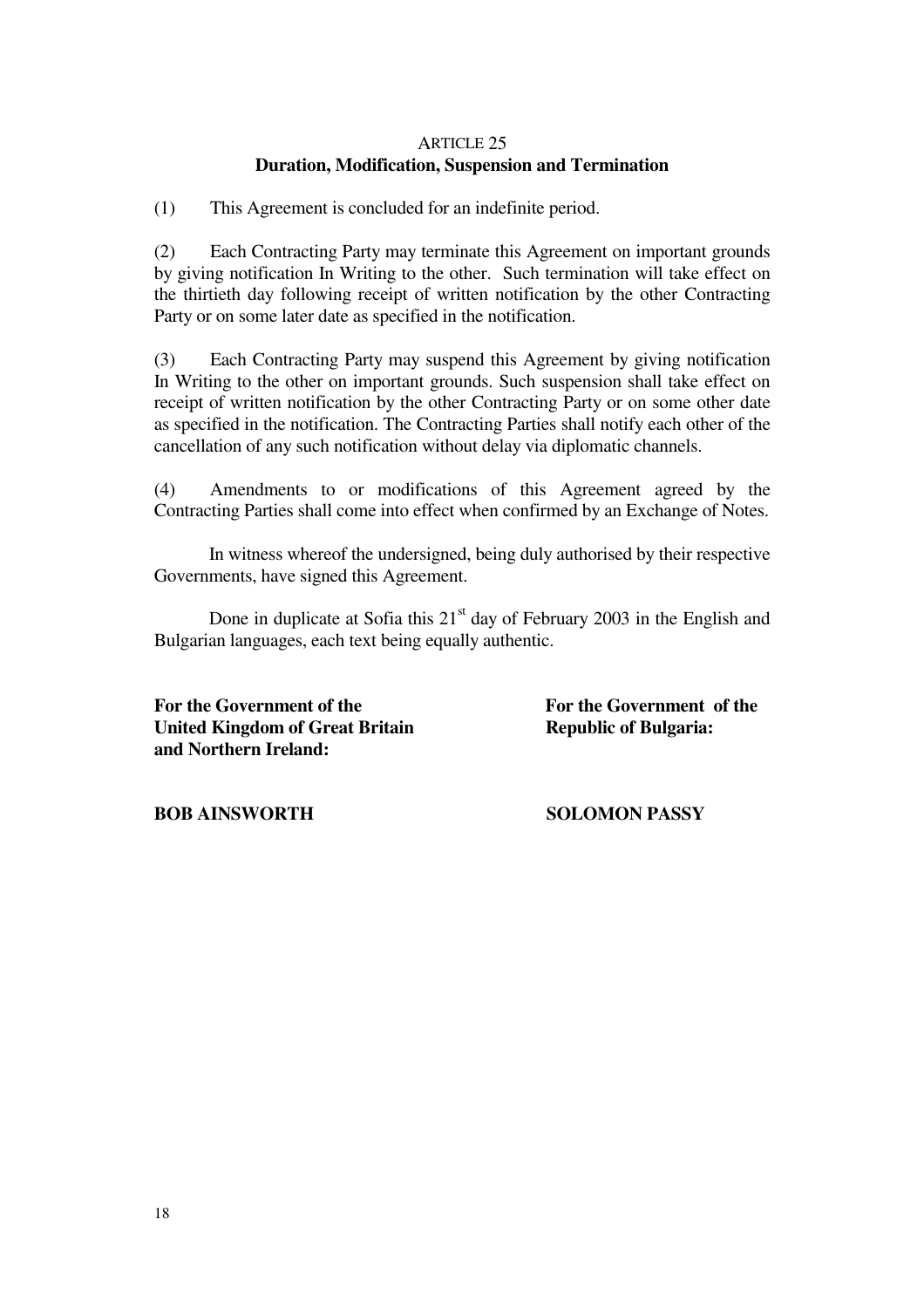### **PROTOCOL FOR THE IMPLEMENTATION OF THE AGREEMENT BETWEEN THE GOVERNMENT OF THE UNITED KINGDOM OF GREAT BRITAIN AND NORTHERN IRELAND AND THE GOVERNMENT OF THE REPUBLIC OF BULGARIA ON THE READMISSION OF PERSONS**

The Government of the United Kingdom of Great Britain and Northern Ireland and the Government of the Republic of Bulgaria (hereinafter called "the Contracting Parties");

Wishing to make provision for the implementation of the Agreement signed at Sofia on 21 February 2003 concerning the Readmission of Persons hereinafter called "the Agreement";

Have agreed as follows:

### **ARTICLE I:**

### **Requests for readmission of persons under Article 2 of the Agreement**

- (1) Any request for readmission under Article 2 of the Agreement shall be made In Writing and shall contain:
	- (a)The name and address of the Competent Authority of the Requesting Contracting Party, file number and date of the request;
	- (b) The name and address of the Requested Contracting Party;
	- (c)An introductory text, as follows: "There are grounds for believing that the person identified below is covered by the provisions of Article 2 of the Agreement between the Government of the United Kingdom of Great Britain and Northern Ireland and the Government of the Republic of Bulgaria on the Readmission of Persons and we request that this person is accepted into the territory of (the United Kingdom) (the Republic of Bulgaria) in accordance with the provisions of that Agreement."
- $(2)$  The following shall be provided with any request for readmission:
	- (a) Personal data
		- (i) family name and other names;
		- (ii) date of birth;
		- (iii) place and country of birth;
		- $(iv)$  sex;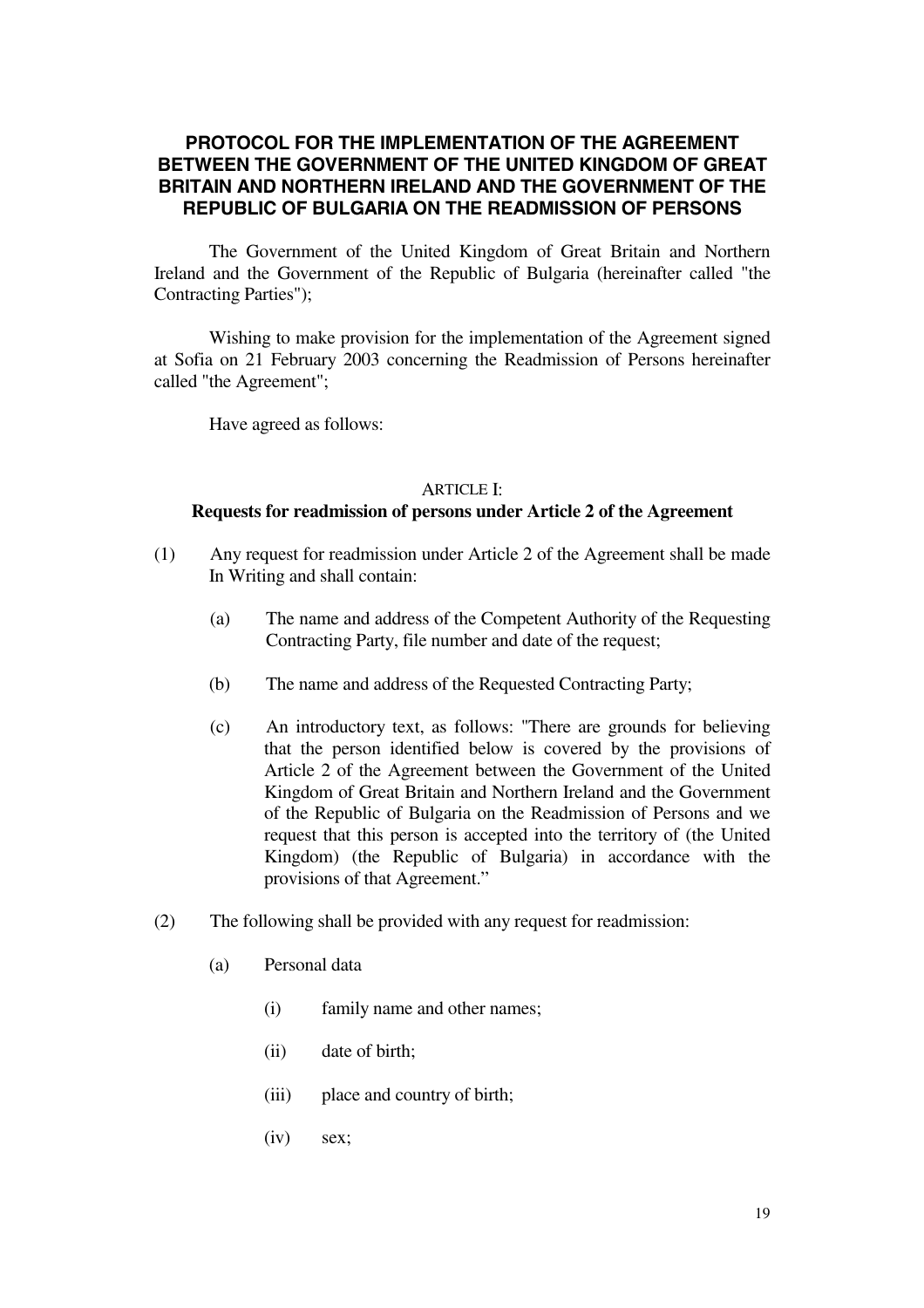- (v) for Children only, the family name and other name(s) of any relation of which the Requesting Contracting Party is aware.
- (b) Certified copies of original documents constituting means of proof, or means for establishing a presumption, of Citizenship or Right of Abode of the person to be returned:
	- (i) Citizenship documents: number, date and place of issue, issuing authority; or
	- (ii) passport: type and number, date of issue, issuing authority and place of issue; or
	- (iii) any other travel document indicating Citizenship: name of document, number, date and place of issue and issuing authority; or
	- (iv) other documents providing a means of establishing a presumption to be accepted by the Requested Contracting Party as provided in paragraph (2) of Article 3 of the Agreement eg driver's licence, birth certificate etc.
- (c) 2 passport format photographs.
- (d)A list of the means of proof and/or means of establishing a presumption that has been provided in accordance with the Agreement.
- (e)Planned itinerary, means of transport, date and time of planned readmission, points of border entry.
- (f)Instructions regarding the necessity of police or other escort and/or medical supervision wherever reasonably practicable; and if the escort is to be provided by the Competent Authorities of the Requesting Contracting Party, particulars of the officers escorting the person.
- $(g)$  Statement that the person in question conforms with the requirements of Article 2 of the Agreement.
- (h) Signature and seal of the Competent Authorities of the Requesting Contracting Party.
- (3) The following shall also be provided wherever reasonably available:
	- (a) Personal Data
		- $(i)$  full name of the father and/or mother;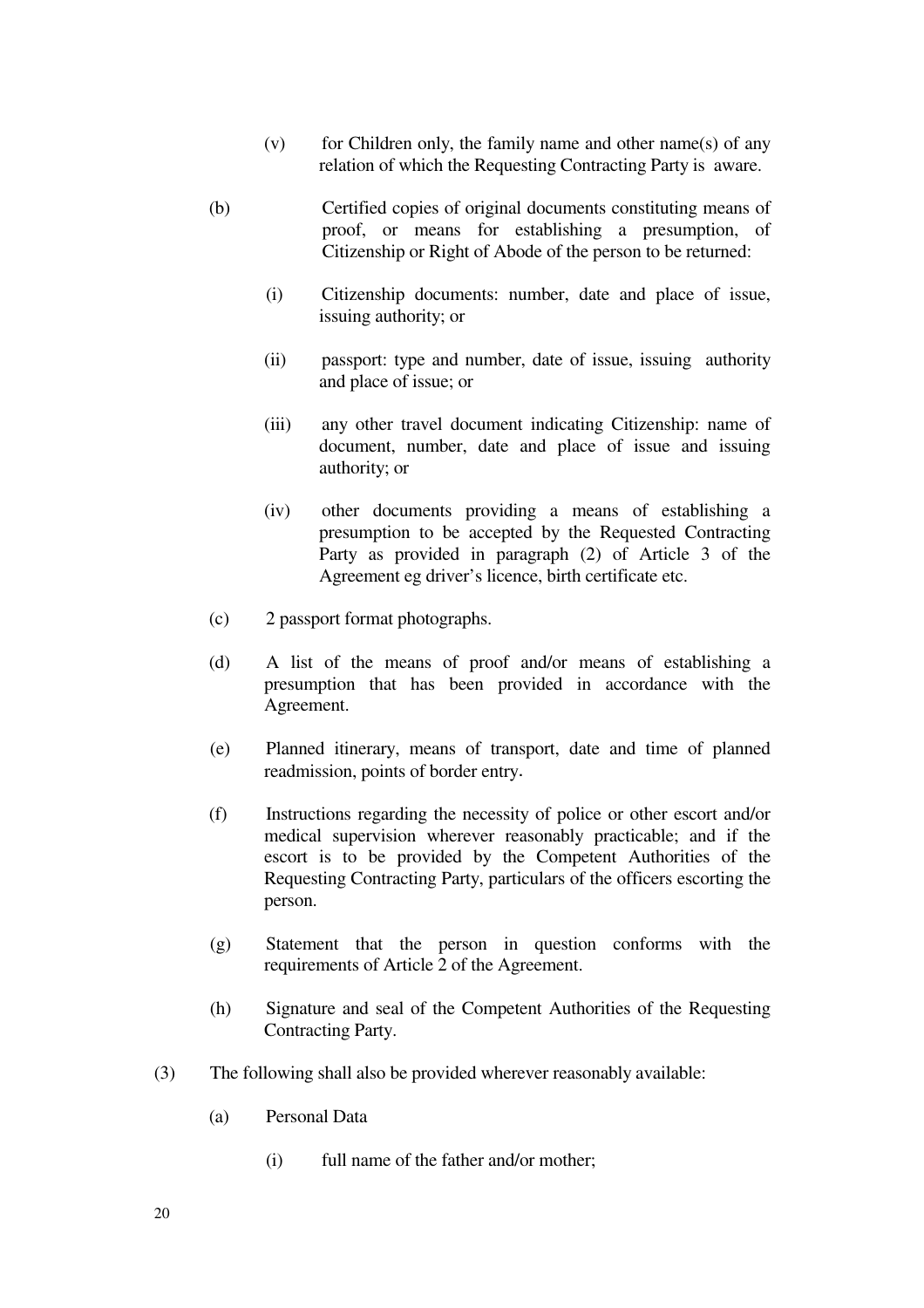- (ii) previous names;
- (iii) pseudonym or alias;
- (iv) last address in the territory of the State of the Requested Contracting Party;
- $(v)$  data relating to health, and in Latin the name of any contagious disease from which the person to be returned may be suffering.
- (b) In relation to Children, certified copy of birth certificate.

### ARTICLE II:

### **Reply to the request for readmission of persons under Article 2 of the Agreement**

(1) The reply to the request for readmission under Article 2 of the Agreement shall be provided by the Competent Authority of the Requested Contracting Party to the Competent Authority of the Requesting Contracting Party according to the procedure and within the time limits set out in Article 6 of the Agreement.

- (2) The Reply to the request shall contain:
	- (a) name and address of the Competent Authority of the Requested Contracting Party, file number and date of the reply to the request;
	- (b) name and address of the Competent Authority of the Requesting Contracting Party;
	- $(c)$  family name and other name(s) of the person to be returned, date of birth, place of birth and country of birth where available; and
	- (d) either (i) in the case of a positive reply, confirmation that the person to be returned falls under the provisions of Article 2 of the Agreement; or (ii) in case of a negative reply, the reasons why the person does not fall under the provisions of Article 2 of the Agreement.

### ARTICLE III: **Travel document**

(1) The Competent Authorities of the Requesting Contracting Party shall forward to the diplomatic or consular representation of the Requested Contracting Party the positive reply to the request with a view to the issue of a travel document where this is necessary. The diplomatic-consular representation of the Requested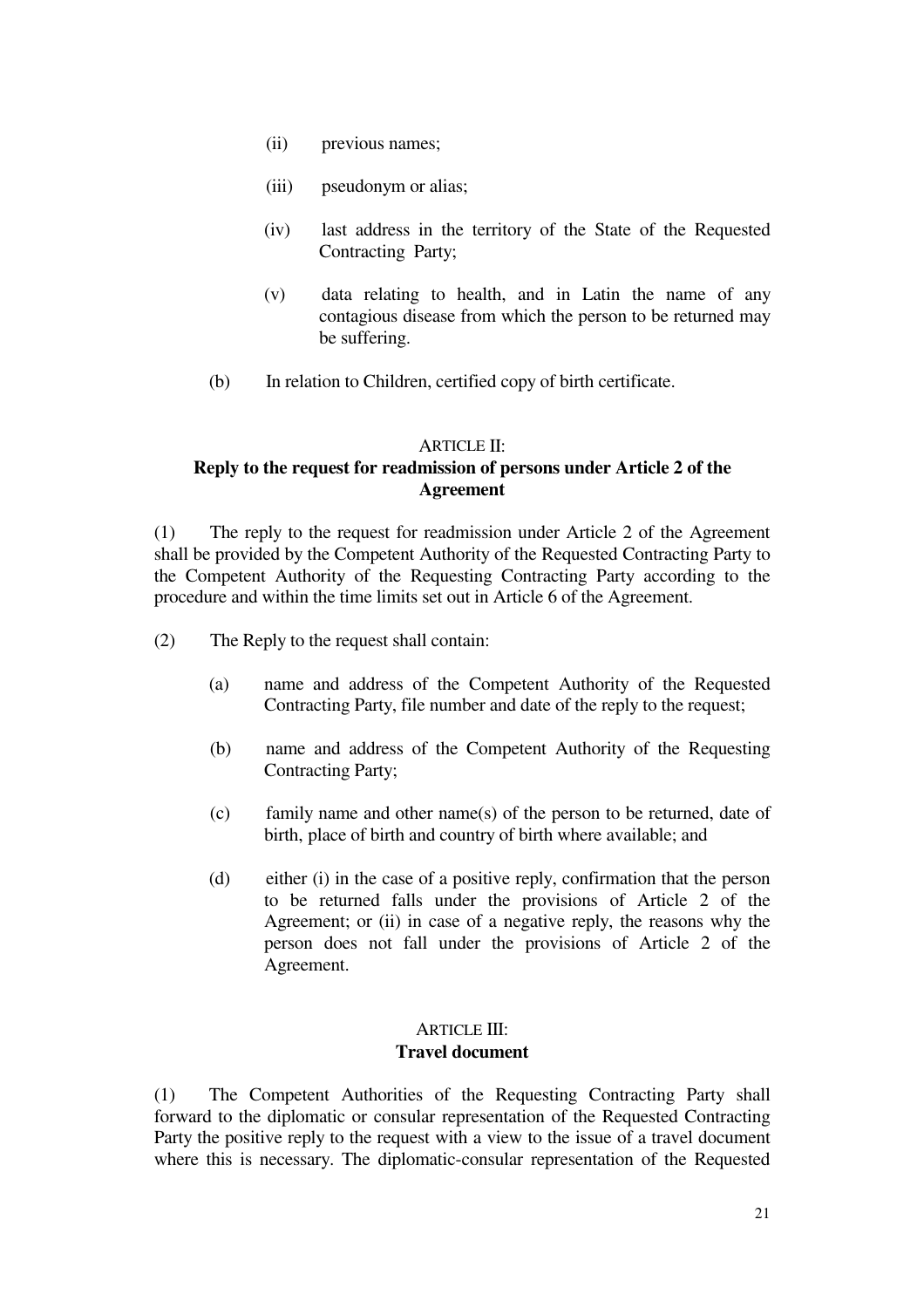Contracting Party shall on the basis of the positive reply to the request issue a travel document within three Working Days after the positive reply for the person whose return has been accepted.

(2) The travel document shall be valid for a period not exceeding thirty days from the date of receipt by the Requesting Contracting Party, or for such other period as may be agreed in accordance with paragraph (4) of Article 6 or paragraph (4) of Article 10 of the Agreement.

### ARTICLE IV: **Application for readmission of Third Party Citizens**

(1) Any request for readmission under Articles 7 or 8 of the Agreement shall be made In Writing and shall contain:

- (a) The name and address of the Competent Authority of the Requesting Contracting Party, file number and date of the request;
- (b) The name and address of the Requested Contracting Party;
- (c) An introductory text, as follows: "There are grounds for believing that the person identified below is covered by the provisions of Article 7 (or 8 as appropriate) of the Agreement between the Government of the United Kingdom of Great Britain and Northern Ireland and the Government of the Republic of Bulgaria on the Readmission of Persons and we request that this person is accepted into the territory of (the United Kingdom)(the Republic of Bulgaria) in accordance with the provisions of that Agreement."
- (2) The following shall be provided with any request for readmission:
	- (a) Personal data
		- (i) family name and other names;
		- $(ii)$  date of birth;
		- (iii) place and country of birth;
		- $(iv)$  sex;
		- (v) for Children only, the family name and other name(s) of any relation of which the Requesting Contracting Party is aware.
- (b) Certified copies of original documents constituting means of proof, or means for establishing a presumption of, possession of a valid Visa or valid Residence Permit issued by the Competent Authorities of the Requested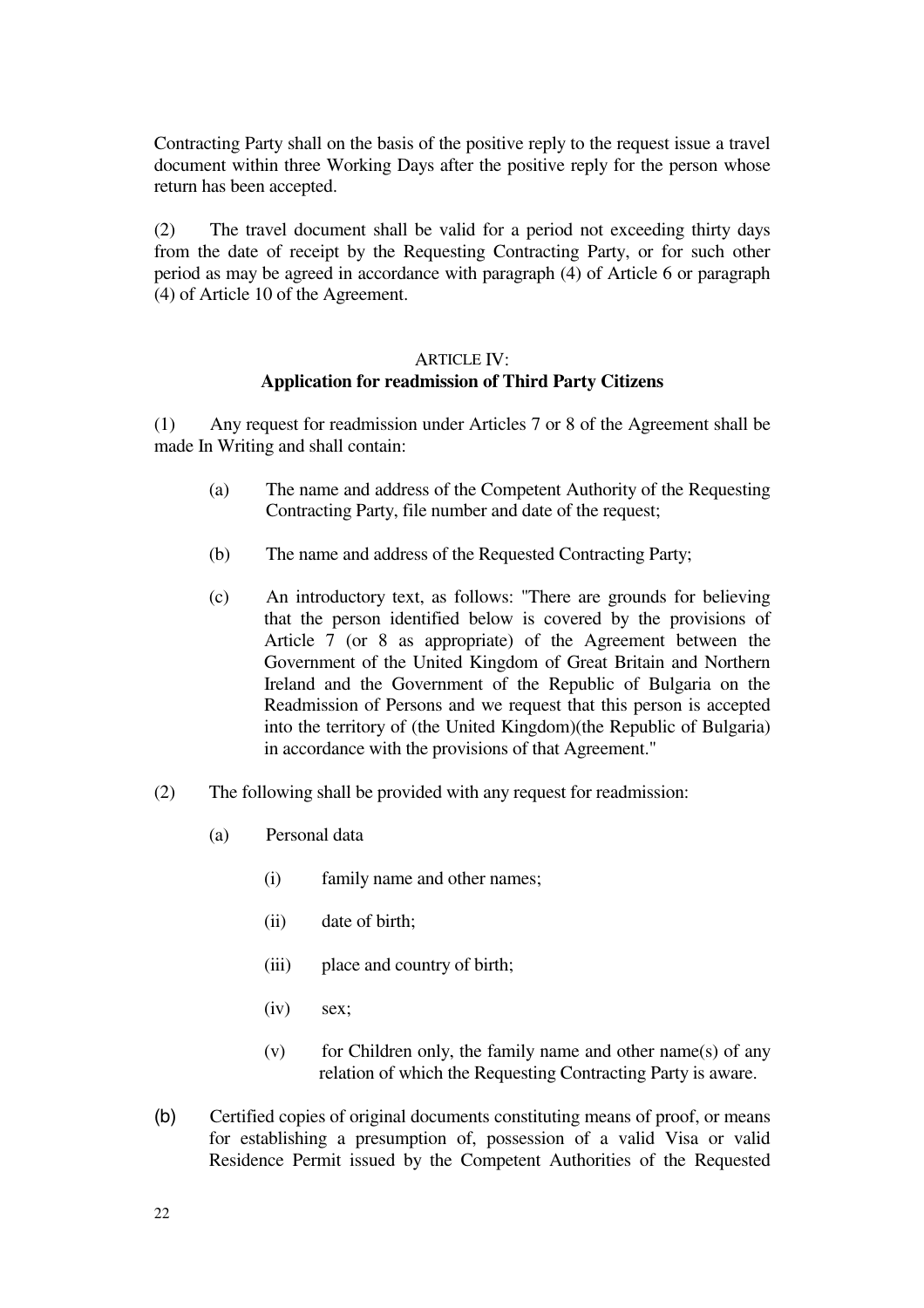Contracting Party and qualification to enter and reside under that Contracting Party's national legislation of the person to be returned as follows:

- (i) Citizenship documents including valid Visa or residence document: number, date and place of issue, issuing authority; or
- (ii) passport including valid Visa or Residence Permit: type and number, date of issue, issuing authority and place of issue; or
- (iii) any other travel document indicating Citizenship and including valid Visa or Residence Permit: name of document, number, date and place of issue and issuing authority; or
- (iv) in relation to Article 8 only of the Agreement, certified copies of original documents constituting means of proof, or means for establishing a presumption of, entry or residence on the territory of the Requested Contracting Party as set out in Article 9 of the Agreement.
- (c) 2 passport format photographs.
- (d) A list of the means of proof and/or means of establishing a presumption that has been provided in accordance with the Agreement.
- (e)Planned itinerary, means of transport, date and time of planned readmission, points of border entry.
- (f)Instructions regarding the necessity for police or other escort and/or medical supervision wherever reasonably practicable; and, if the escort is to be provided by the Competent Authorities of the Requesting Contracting Party, particulars of the officers escorting the person.
- $(g)$  Statement that the person in question conforms with the requirements of Article 7 (or 8 as appropriate) of the Agreement.
- (h) Signature and seal of the Competent Authorities of the Requesting Contracting Party.
- (3) The following shall also be provided wherever reasonably available:
	- (a) Personal data
		- (i) full name of the father and/or mother;
		- (ii) previous names;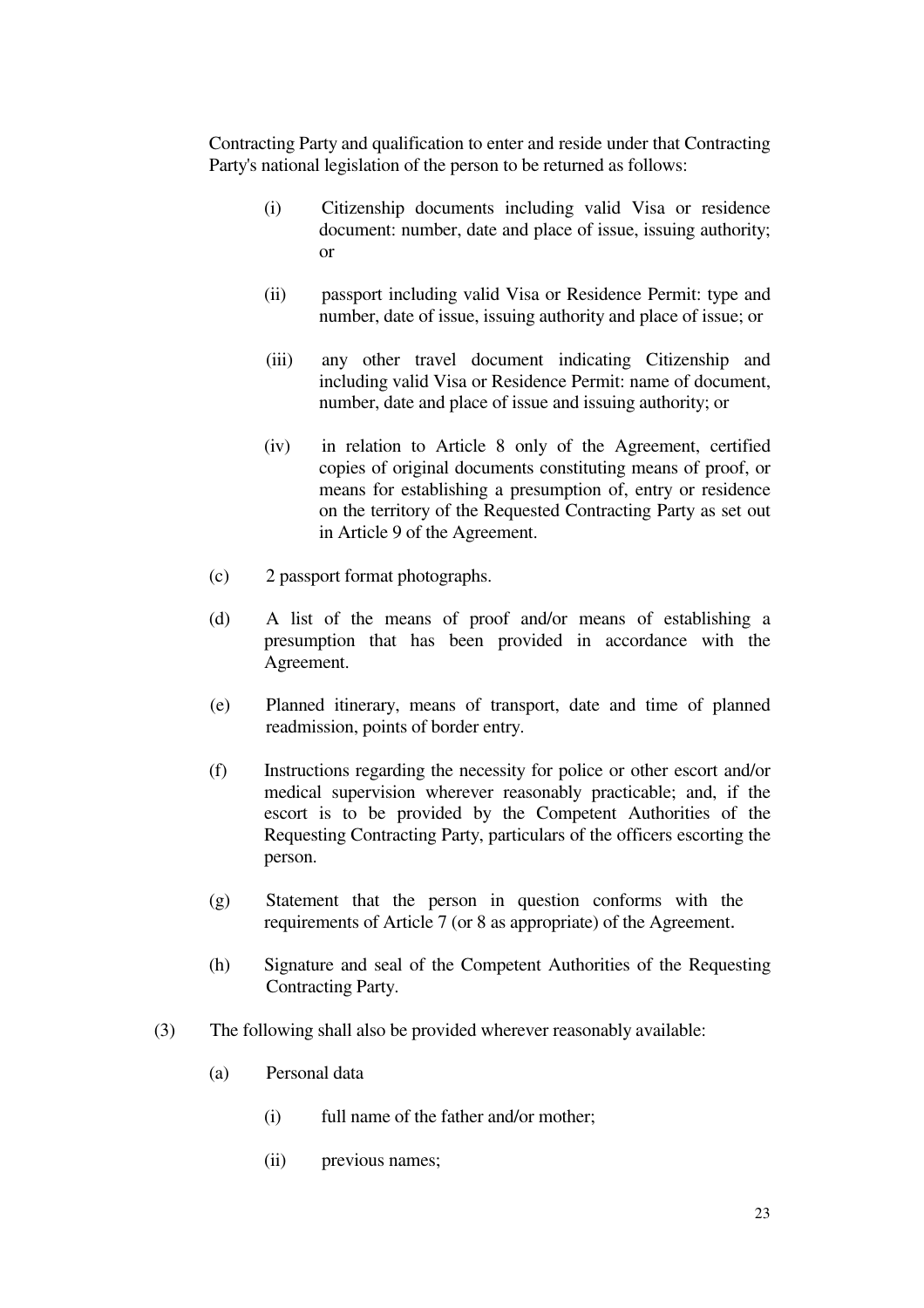- (iii) pseudonym or alias:
- (iv) last address in the territory of the State of the Requested Contracting Party;
- $(v)$  data relating to health, and in Latin the name of any contagious disease from which the person to be returned may be suffering.
- (b) In relation to Children, certified copy of birth certificate.

### **ARTICLE V:**

### **Reply to the request for readmission of Third Party Citizens**

(1) The reply to the request for readmission under Article 7 (or 8 as appropriate) of the Agreement shall be provided by the Competent Authority of the Requested Contracting Party to the Competent Authority of the Requesting Contracting Party according to the procedure and within the time limits set out in Article 10 of the Agreement.

- (2) The reply to the request shall contain:
	- (a) name and address of the Competent Authority of the Requested Contracting Party, file number and date of the reply to the request;
	- (b) name and address of the Competent Authority of the Requesting Contracting Party;
	- $(c)$  family name and other name(s) of the person to be returned, date of birth, place of birth and country of birth where available; and
	- (d) either (i) in the case of a positive reply, confirmation that the person to be returned falls under the provisions of Article 7 (or 8 as appropriate) of the Agreement; or, (ii) in case of a negative reply, the reasons why the person does not fall under the provisions of Article 7 (or 8 as appropriate) of the Agreement.

### ARTICLE VI **Request to permit transiting**

(1) Any request to permit transiting under Article 13 of the Agreement shall be made In Writing and shall contain:

(a) The name and address of the Competent Authority of the Requesting Contracting Party, file number and date of the request;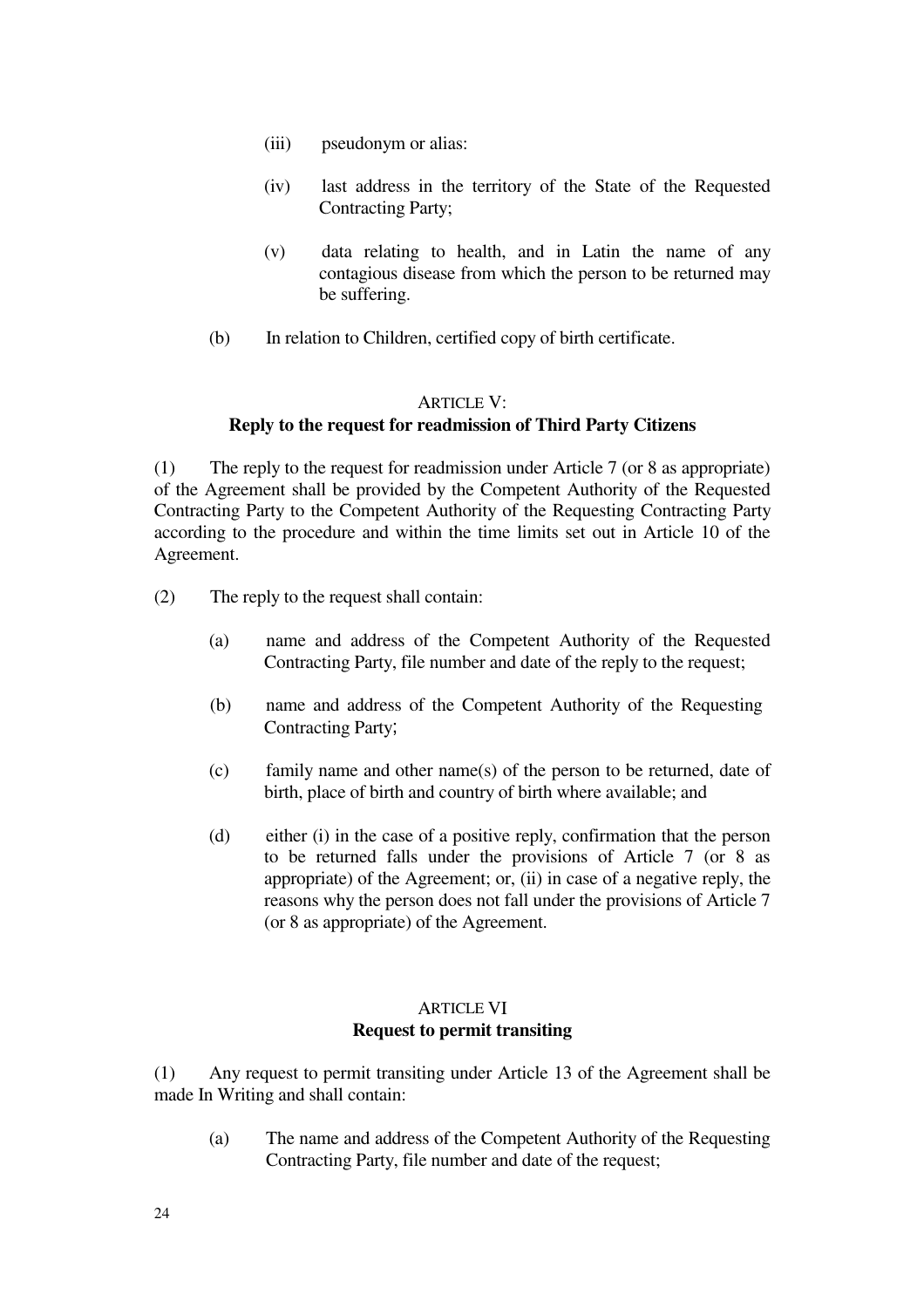- (b) The name and address of the Requested Contracting Party;
- (c) An introductory text, as follows: "There are grounds for believing that the person identified below is covered by the provisions of Article 13 of the Agreement between the Government of the United Kingdom of Great Britain and Northern Ireland and the Government of the Republic of Bulgaria on the Readmission of Persons and we request that transit of this person through the territory of (the United Kingdom)(the Republic of Bulgaria) is permitted in accordance with the provisions of that Agreement."
- (2) The following shall be provided with any request for permission to transit:
	- (a) Personal data:
		- (i) family name and other names;
		- $(iii)$  date of birth;
		- (iii) place and country of birth;
		- $(iv)$  sex;
		- (v) for Children only, the family name and other name(s) of any relation of which the Requesting Contracting Party is aware.
	- (b) Certified copies of original documents constituting means of proof, or means for establishing a presumption that the Third Party Citizen's acceptance in any other States of transit and the State of destination is assured.
	- (c) 2 passport format photographs.
	- (d) A list of the means of proof and/or means of establishing a presumption that has been provided in accordance with the Agreement.
	- (e) Planned itinerary, means of transport, date and time of planned transit through the territory of the Requested Contracting Party.
	- (f) Instructions regarding the necessity for police or other escort and/or medical supervision wherever reasonably practicable; and, if the escort is to be provided by the Competent Authorities of the Requesting Contracting Party, particulars of the officers escorting the person.
	- (g) Statement that the person in question conforms with the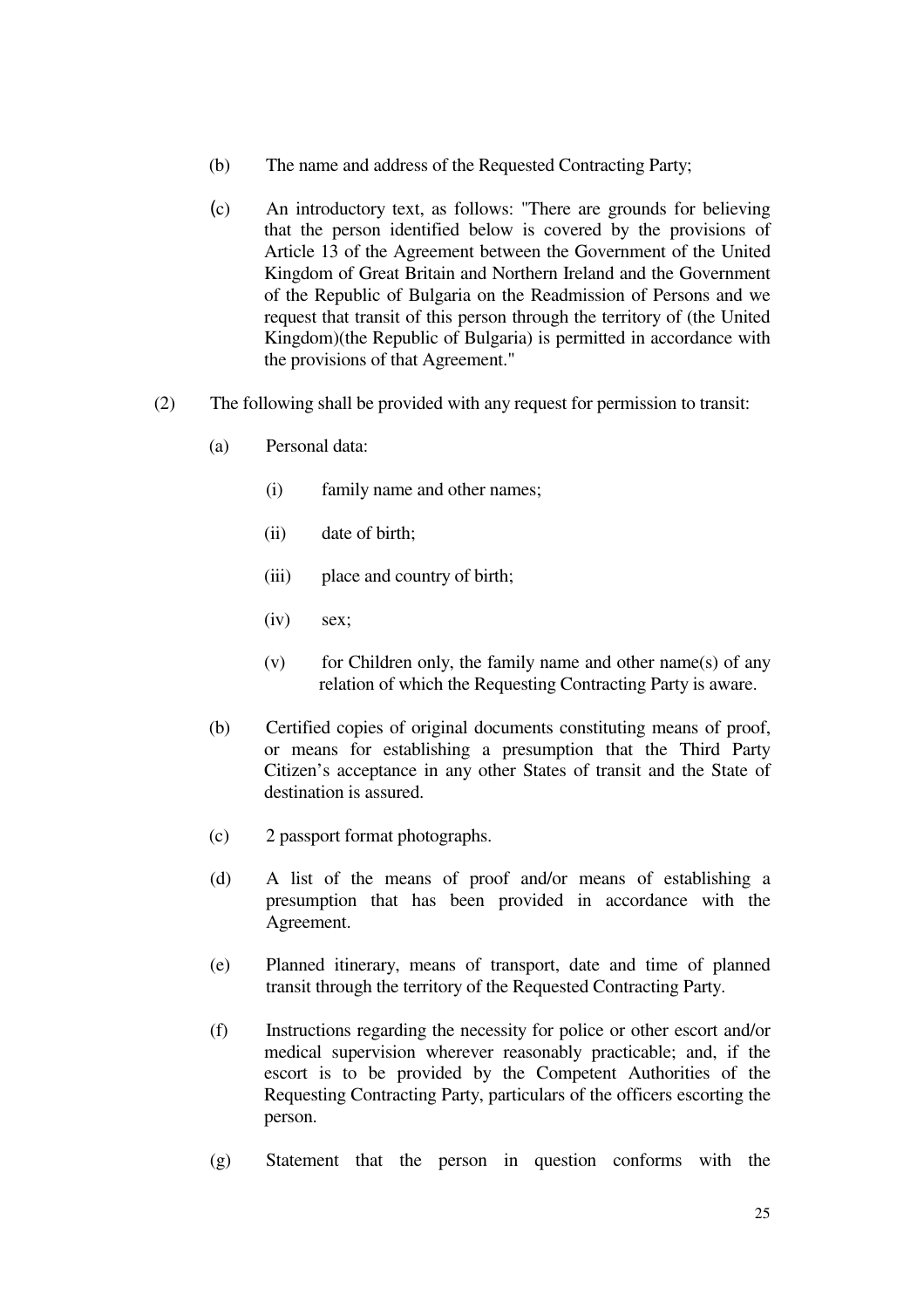requirements of Article 13 of the Agreement.

- (h) Signature and seal of the Competent Authorities of the Requesting Contracting Party.
- (3) The following shall also be provided wherever reasonably available:
	- (a) Personal Data
		- $(i)$  full name of the father and/or mother:
		- (ii) previous names;
		- (iii) pseudonym or alias;
		- (iv) last address in the territory of the State of the Requested Contracting Party;
		- $(v)$  data relating to health, and in Latin the name of any contagious disease from which the person to be returned may be suffering.
	- (b) In relation to Children, certified copy of birth certificate.

## ARTICLE VII:

### **Reply to the request to permit transiting**

(1) The reply to the request to permit transiting under Article 13 of the Agreement shall be provided by the Competent Authority of the Requested Contracting Party to the Competent Authority of the Requesting Contracting Party according to the procedure and within the time limits set out in Article 15 of the Agreement.

- (2) The reply to the request shall contain:
	- (a) name and address of the Competent Authority of the Requested Contracting Party, file number and date of the reply to the request;
	- (b) name and address of the Competent Authority of the Requesting Contracting Party;
	- $(c)$  family name and other name(s) of the person to be returned, date of birth, place of birth and country of birth where available; and
	- (d)either (i) in the case of a positive reply, confirmation that the person to be transited through the territory of the State of the Requested Contracting Party falls under the provisions of Article 13 of the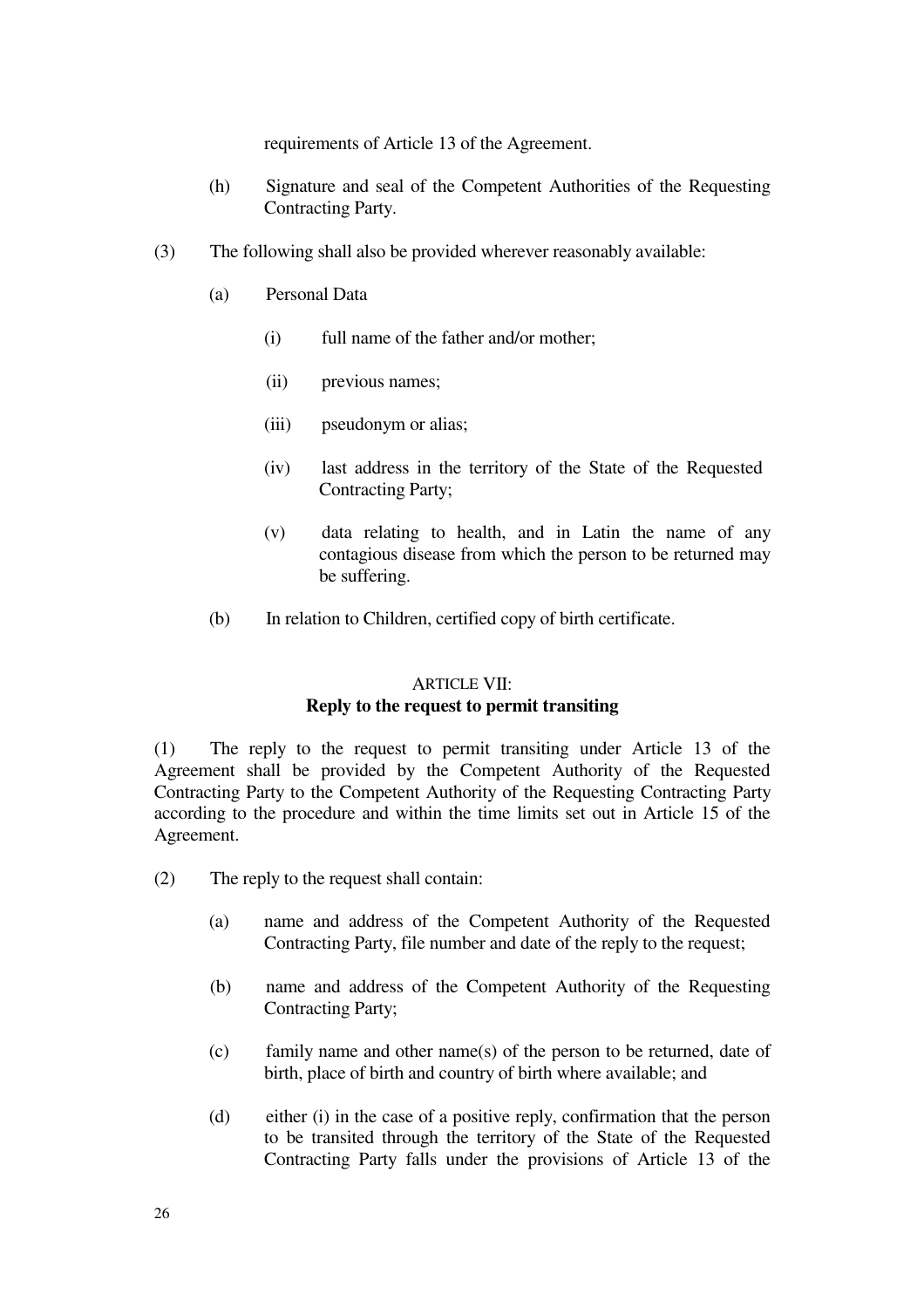Agreement (specifying if appropriate that this is conditional on a Permission to transit being obtained by the Third Party Citizen prior to departure from the territory of the State of the Requesting Contracting Party in order to transit through its territory pursuant to paragraph (3) of Article 15 of the Agreement); or (ii) in case of a negative reply, the reasons why the Third Party Citizen does not fall under the provisions of Article 13 of the Agreement.

### **ARTICLE VIII: Procedure for take-over**

(1) The Competent Authority of the Requesting Contracting Party shall notify the Competent Authority of the Requested Contracting Party of the removal or departure of the person to be returned, or transited through the territory of the State of the Requested Contracting Party, at least five Working Days in advance of the planned removal or departure.

- (2) This notification shall be In Writing and shall contain the following data:
	- (a) name and address of the Competent Authority of the Requesting Contracting Party, file number and date of notification;
	- (b) name and address of the Competent Authority of the Requested Contracting Party;
	- (c)an introductory text, as follows: "We notify you that on (day, month and year) from the airport  $($  ) by flight no.  $($  ), departure time  $($  ) and arriving at the airport  $($ ) at  $($ ) hrs, the person identified below will be returned to (the United Kingdom)(the Republic of Bulgaria)"; or "We notify you that on (day, month and year) from the airport  $($ ) by flight no.  $($ ), departure time  $($ ) and arriving at airport  $($ ) at  $($ ) hrs, the person identified below will be transiting through (the United Kingdom)(the Republic of Bulgaria) to ( ) by flight no. (), departure time  $($ ) and arriving at the airport  $($ ) at  $($ )hrs";
	- (d) family name and other name(s), date of birth and place of birth of the person to be returned, file number and date of the reply to the request for readmission;
	- (e)indication of eventual dependency on assistance etc, due to illness or age;
	- (f) indication whether incidents might be expected, with a view to providing for official escort.
- (4) In any case where the Competent Authority of the Requesting Contracting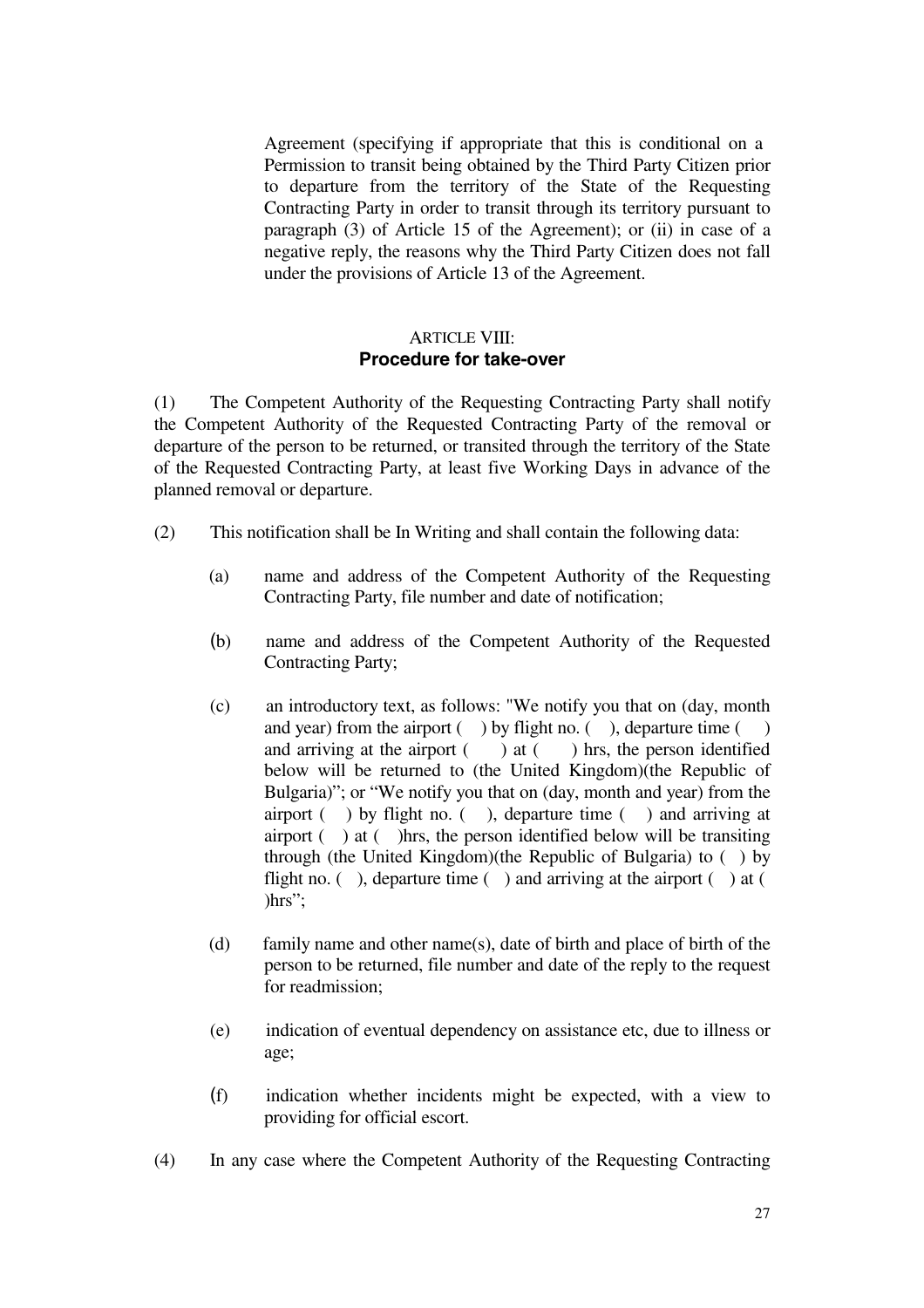Party cannot return the Person to be returned on the date as set out in the notification, it shall immediately inform the Competent Authority of the Requested Contracting Party In Writing of that fact.

### ARTICLE IX: **Border posts**

The return of a person under the Agreement shall take place at the following border posts:

- (a) in the United Kingdom at any airport used for international commercial flights;
- (b) in the Republic of Bulgaria at any airport used for international commercial flights.

### ARTICLE X: **Costs**

 $(1)$  Costs within Article 19 of the Agreement to be paid by the Requesting Contracting Party include (but shall not be limited to) reasonable costs pertaining to the issue of travel documents to the person to be returned or transited and the total costs of air transport and of any necessary escort.

(2) For any additional costs, the Requested Contracting Party shall provide an invoice to the Competent Authorities of the Requesting Contracting Party within fifteen Working Days of readmission, or departure in cases of transit. All costs shall be paid to the diplomatic-consular representation of the Requested Contracting Party within thirty days of receipt of such invoice.

### ARTICLE XI: **Data protection**

 $(1)$  In as far as on the basis of the Agreement data are transferred by one Contracting Party (the "transferring Contracting Party") to the other Contracting Party (the "receiving Contracting Party") which are to be considered personal data according to the laws of the Contracting Parties, the following provisions shall apply in addition to national rules:

- (a) The receiving Contracting Party shall use the data only for the indicated purposes and under the conditions stipulated by the transferring Contracting Party and in no circumstances for any purpose outside the purposes for which the Agreement was concluded.
- (b) The receiving Contracting Party shall inform the transferring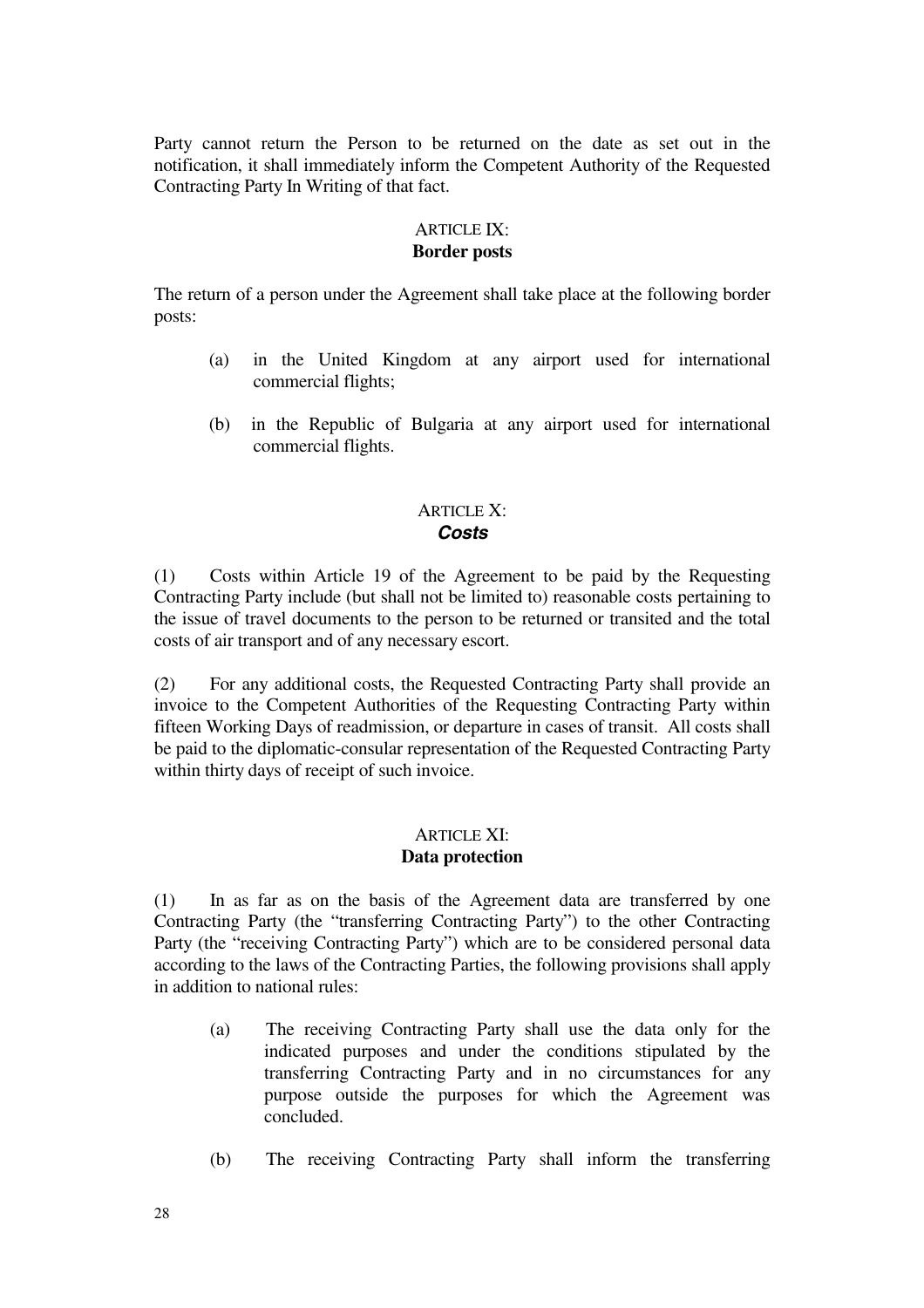Contracting Party upon request of the use of the transferred data and the results obtained thereby.

- (c) Personal data transferred pursuant to the Agreement shall only be transferred to Competent Authorities.
- (d) If the national law of the receiving Contracting Party allows exemptions from the provisions of paragraphs  $-(a) - (c)$  of this Article, the operation of such exemptions shall require the prior permission of the transferring Contracting Party, which shall give its general consent In Writing.
- (e) The transferring Contracting Party shall verify the correctness of the data to be transferred, as well as the necessity and the proportionality of the transfer prior to their transfer. Transfers prohibited under national law of either of the Contracting Parties shall remain prohibited. If incorrect data, or data whose transfer are forbidden, are transferred, the receiving Contracting Party shall be notified forthwith, whereupon the receiving Contracting Party shall correct or destroy the data as necessary.
- (f) Upon request, the subject of the personal data shall be informed about which data has been transferred and for which purposes. Requests for information by the subject of the personal data shall be treated in accordance with the national law of the Contracting Party in which the information is requested.
- $(g)$  If the national law of the transferring Contracting Party contains time limits for the retention of personal data, the receiving Contracting Party shall be informed accordingly by the transferring Contracting Party. Regardless of such time limits, transferred personal data shall be destroyed when they are no longer capable of serving the purpose for which they had been transferred or when that purpose has been fulfilled.
- (h) The transferring and receiving authorities shall be obliged to record the transfer and receipt of personal data in written form.
- (i) The transferring and receiving Contracting Parties shall be obliged to protect transferred personal data against unauthorised access, unauthorised change and unauthorised publication.

### ARTICLE XII: **Committee of Experts**

(1) The Committee of Experts established pursuant to Article 17 of the Agreement shall consist of representatives of each of the Contracting Parties. Each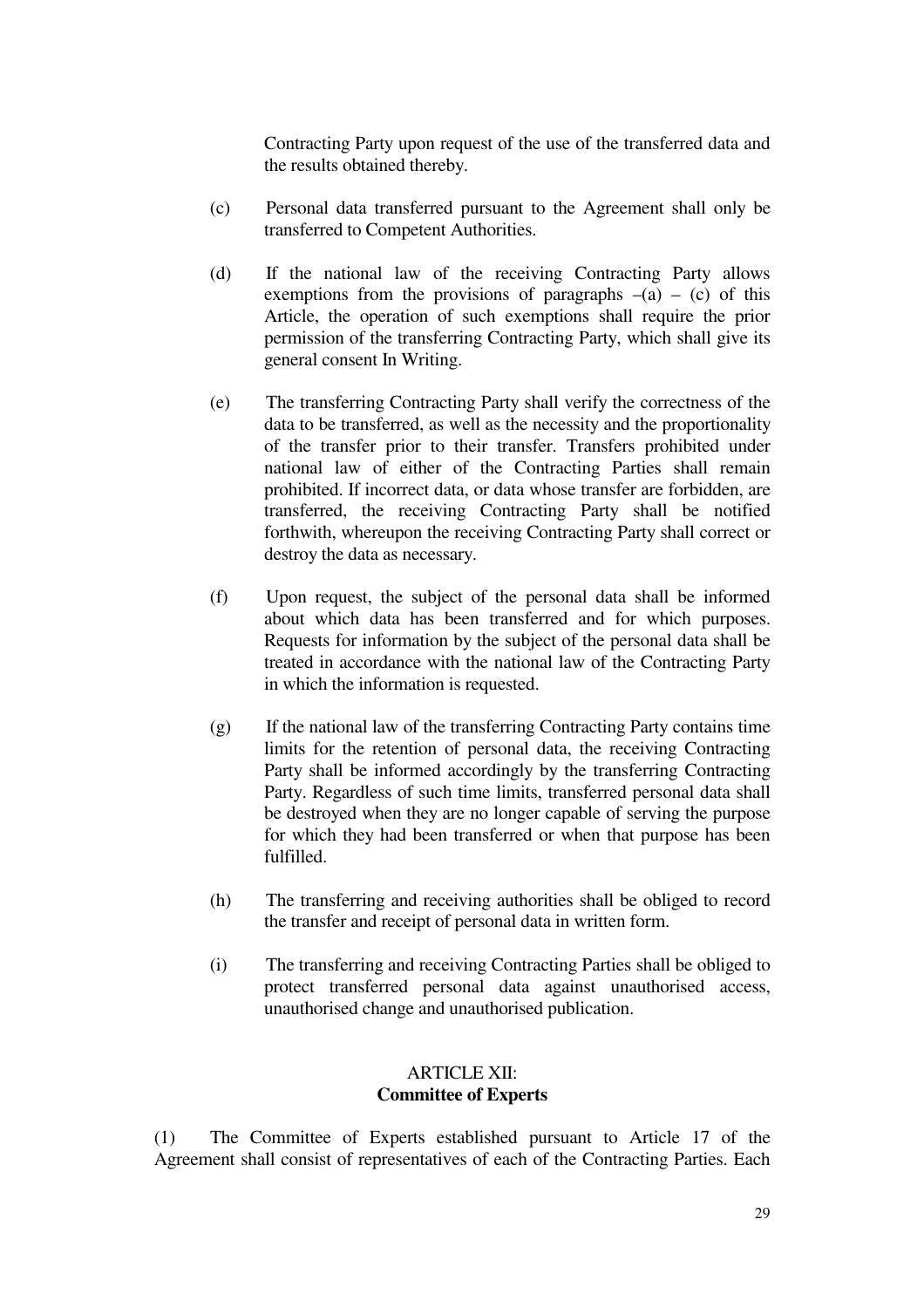Contracting Party shall appoint a chief expert and up to 2 members to serve on the Committee. A chairperson will be appointed by the chief expert (or a person nominated by the chief expert) of whichever Contracting Party is hosting the meeting. Expert non-members of the Committee may be invited by a chief expert (or a person nominated by a chief expert) to sessions of the Committee.

(2) The Competent Authorities of the Contracting Parties shall notify within thirty days of the signing of the Agreement to the Competent Authorities of the other Contracting Party the names of their representatives on the Committee of Experts.

(3) The Competent Authorities of the Contracting Parties shall notify within thirty days to the Competent Authorities of the other Contracting Party any changes to the composition of their representation on the Committee of Experts.

- (4) Among the tasks of the Committee of Experts shall be:
	- (a) the submission of proposals to the Competent Authorities of the Contracting Parties in order to resolve possible and practical questions that have arisen in the implementation of the Agreement;
	- (b) making proposals to the Competent Authorities of the Contracting Parties concerning amendments and additions to the Agreement;
	- (c)monitoring application of the Agreement; and
	- (d) preparation and recommendation of appropriate measures for combating illegal immigration generally.

(5) The Contracting Parties reserve the right to approve proposals by the Committee of Experts or not to do so.

(6)The Committee shall meet at the proposal of one of the chief experts.

### **ARTICLE XIII**<sup>.</sup> **Status of the Protocol**

This Protocol is an integral part of the Agreement.

### **ARTICLE XIV: Territorial application**

This Protocol shall apply:

- (a) in relation to the United Kingdom:
	- (i) to England and Wales, Scotland and Northern Ireland; and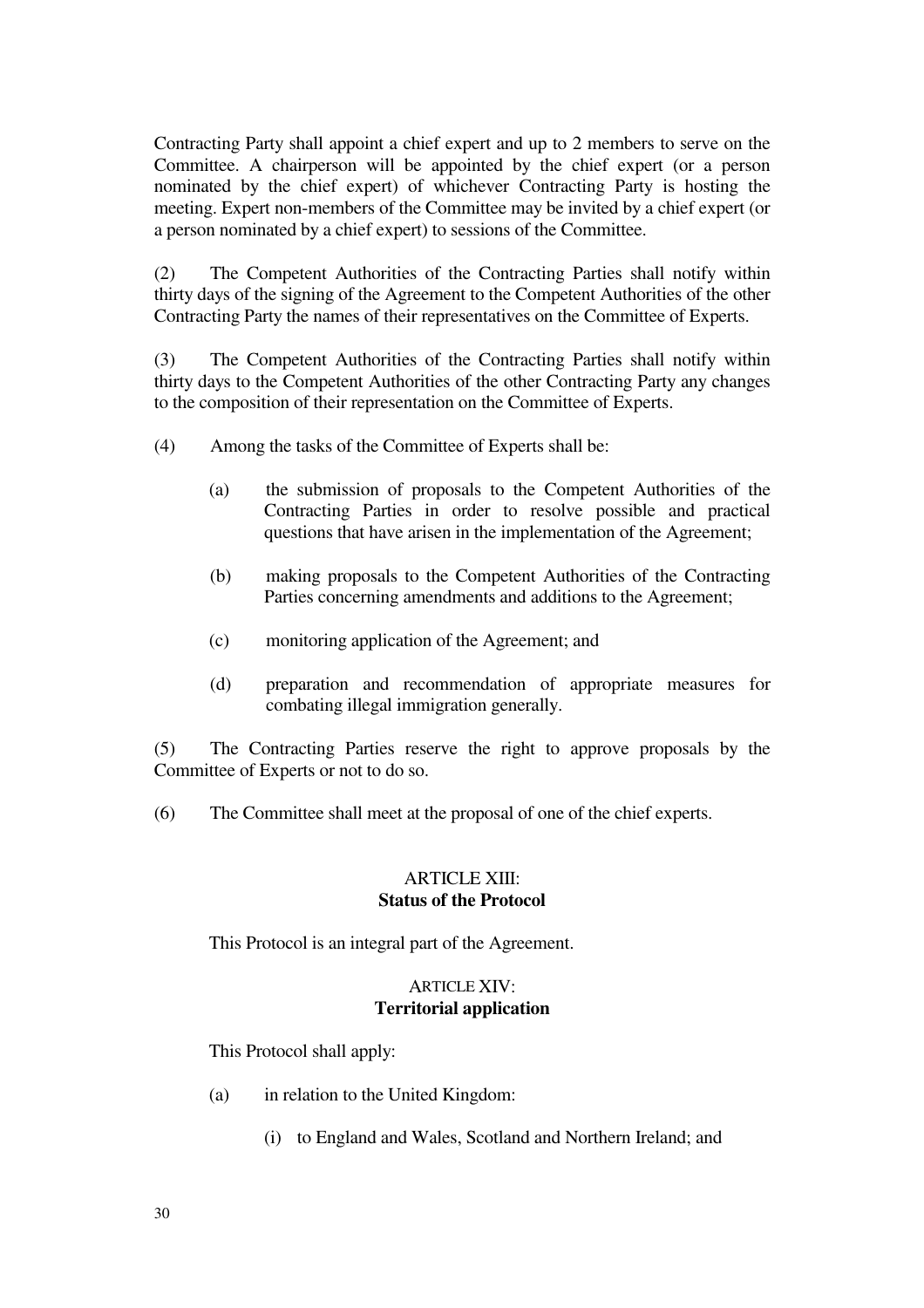- (ii) to any territory for the international relations of which the United Kingdom is responsible and to which this Protocol shall have been extended, subject to any modifications agreed, by agreement between the Contracting Parties. Such extension may be terminated by either Contracting Party by giving six months' written notice to the other through the diplomatic channel; and
- $(b)$  to the Republic of Bulgaria.

### ARTICLE XV: **Entry into force**

Each Contracting Party shall notify the other through diplomatic channels of the completion of the domestic legal procedures required by its laws for the entry into force of this Protocol. This Protocol shall enter into force on the sixtieth day following the date of receipt of the last such notification.

### ARTICLE XVI: **Duration, Modification, Suspension and Termination**

(1) This Protocol is concluded for an indefinite period.

(2) Each Contracting Party may terminate this Protocol on important grounds by giving notification In Writing to the other. Such termination will take effect on the thirtieth day following receipt of written notification by the other Contracting Party or on some later date as specified in the notification.

(3) Each Contracting Party may suspend this Protocol by giving notification In Writing to the other on important grounds. Such suspension shall take effect on receipt of written notification by the other Contracting Party or on some other date as specified in the notification. The Contracting Parties shall notify each other of the cancellation of any such notification without delay via diplomatic channels.

(4)Amendments to or modifications of this Protocol agreed by the Contracting Parties shall come into effect when confirmed by an Exchange of Notes.

In witness whereof the undersigned, being duly authorised by their respective Governments, have signed this Protocol.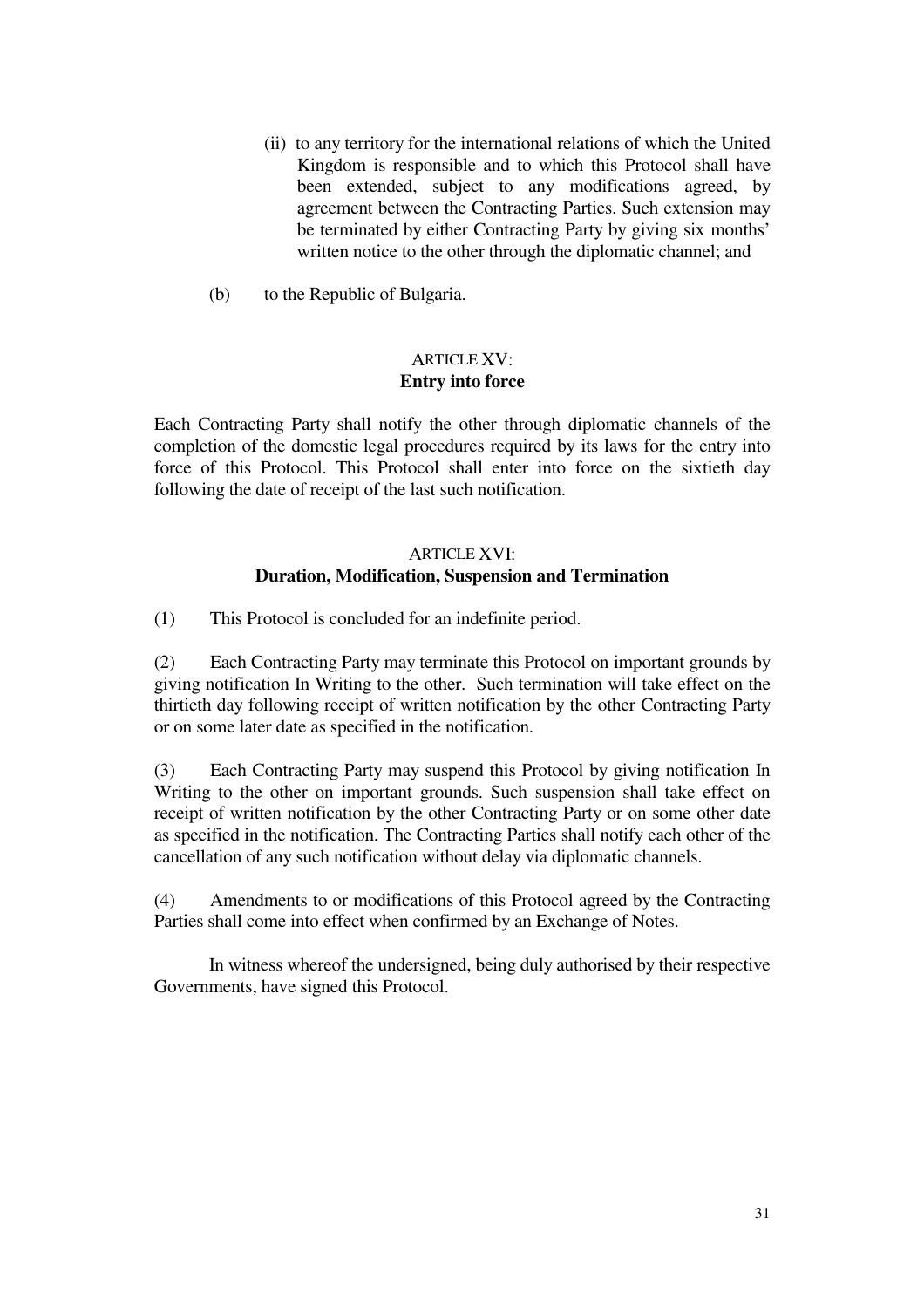Done in duplicate at Sofia, this 21<sup>st</sup> day of February 2003 in the English and Bulgarian languages, each text being equally authentic.

For the Government of the **For the Government of the For the Government of the United Kingdom of Great Britain United Kingdom of Great Britain and Northern Ireland:**

**BOB AINSWORTH SOLOMON PASSY** 

LONDON: The Stationery Office Printed in the United Kingdom by The Stationery Office Limited on behalf of the Controller of Her Majesty's Stationery Office<br>  $7/2004$  999927 19585